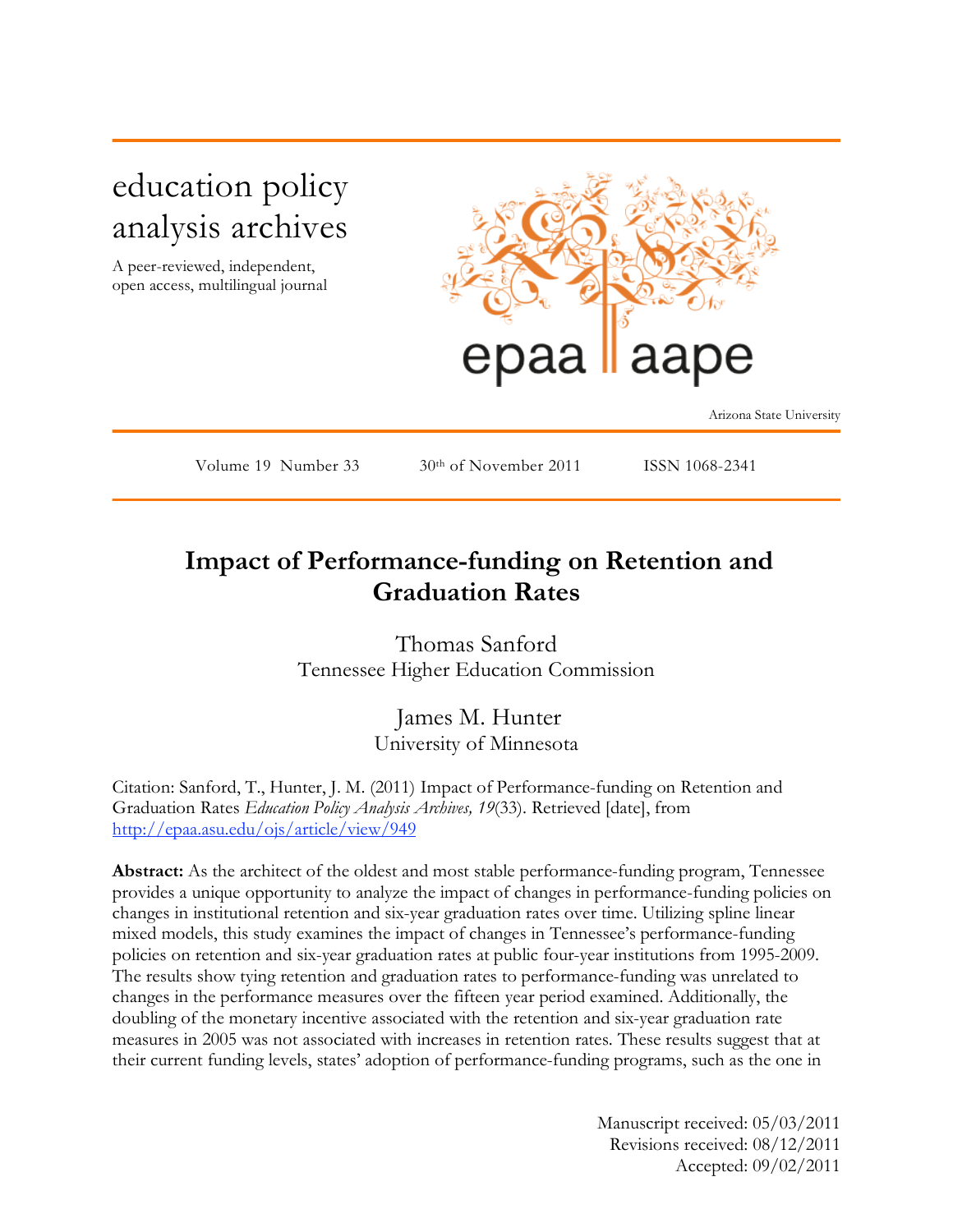Tennessee, may be insufficient to incentivize changes in institutional outcomes as desired by state leaders.

**Keywords:** Performance-funding; accountability; graduation; retention

#### **Impacto del financiamiento en el rendimiento sobre las tasas de retención y de graduación**

**Resumen***:* Como arquitecto del programa de financiamiento por rendimiento más antiguo y estable, el estado de Tennessee provee una oportunidad única para analizar el impacto en el tiempo de los cambios en las políticas de financiamiento por rendimiento sobre los cambios en la retención institucional y las tasas de graduación en un período de seis años. Utilizando modelos lineales mixtos *spline*, en este estudio se examina el impacto de los cambios en las políticas de financiamiento al rendimiento del estado de Tennessee sobre las tasas de retención y de graduación en seis años en instituciones públicas con cursos de cuatro años de duración, desde 1995 hasta 2009. Los resultados muestran que atar las tasas de retención y de graduación al financiamiento del rendimiento no tiene relación con los cambios en las medidas de rendimiento en el período de 15 años examinado. Además, la duplicación del incentivo monetario asociado con las tasas de retención y de graduación en seis años en 2005 no está asociado con los aumentos en las tasas de retención. Estos resultados sugieren que en los niveles de financiamiento corrientes, la adopción de programas de financiamiento al rendimiento por parte de los estados, tal como ocurre en Tennessee, puede ser insuficiente para satisfacer el deseo de los líderes estaduales de incentivar cambios en los resultados institucionales.

**Palabras clave:** financiamiento al rendimiento; rendición de cuentas; graduación; retención.

#### **Impacto no desempenho de financiamento sobre as taxas de retenção**

**Resumo:** Como um arquiteto do programa de financiamento por desempenho mais antigo e estável, o estado de Tennessee oferece uma oporunidade única para analisar o impacto ao longo do tempo nas mudanças nas políticas de financiamento por desempenho sobre as mudanças narentenção institucional e nas taxas de graduação em seis anos. Usando modelos linear mistos *spline* este estudo analisa o impacto das mudanças nas políticas de financiamento por desempenho do estado do Tennessee sobre as taxas de retenção e graduação em seis anos em instituições púpblicas com cursos de quarto anos de duração, no período de 1995-2009. Os resultados mostram que amarrar taxas de retenção e graduação ao financiamento do desempenho não tem relação com mundanças nas medidas de desempenho no período de 15 anos examinados. Além disso, a duplicação no incentivo monetário associado com as taxas de retenção e graduação em seis anos medidas em 2005, não está associada a aumentos nas taxas de retenção. Estes Resultados sugerem que nos níveis de financiamento atual, a adoção de programas de financiamento por desempenho por parte dos Estados, como no Tennessee, pode ser insuficiente para satisfazer o desejo de líderes do estado para incentivar mudanças nos resultados institucionais.

**Palavras-chave:** desempenho financeiro; responsabilidade; graduação; retenção.

#### **Introduction**

Public higher education institutions continue to find themselves involved in a national discourse over concerns of accountability, assessment, and performance. In an attempt to realign institutional goals and state priorities, states are tying a portion of state appropriations to institutional performance measures such as retention and six-year graduation rates. Beginning with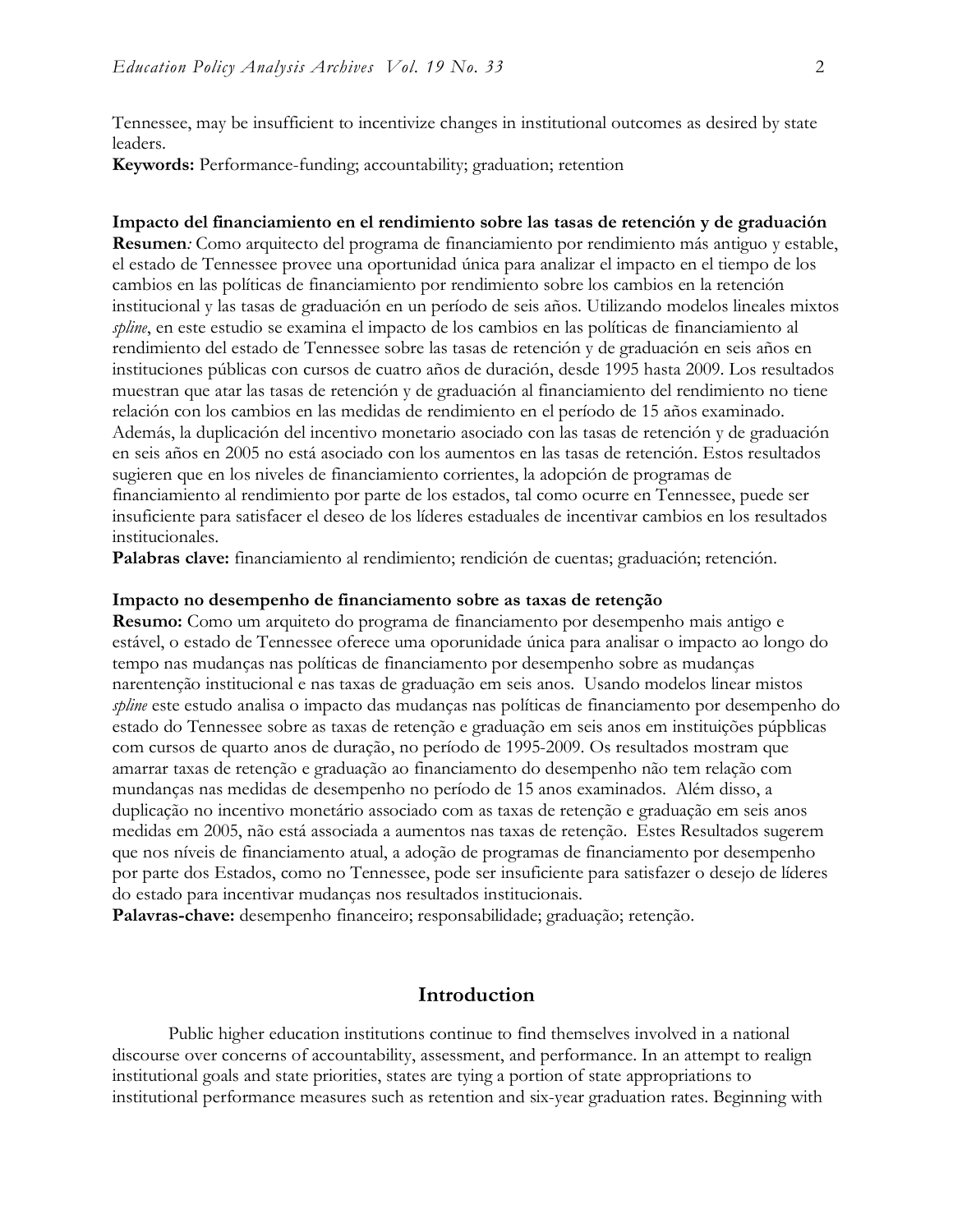Tennessee in the late 1970s, there has been significant growth in the number of states adopting performance-funding programs, reaching a high of 25 states in 2003 (McLendon, Hearn, & Deaton, 2006). Additionally, a 2009 Midwestern Higher Education Compact (MHEC) report indicates several more states (Indiana, Louisiana, and Texas) are considering or have recently adopted performance-funding incentives in an attempt to increase the performance of public institutions.

In addition to the growth in the number of states adopting performance-funding programs, states are also increasing the percentage of state appropriations that are tied to performance measures. Historically, the pool of state appropriations tied to performance-funding has remained around 5% (Petrides, McClelland, & Nodine, 2004); however, by 2014 at least three states, Louisiana, Indiana, and Tennessee, will have over 25% of their appropriations to higher education tied to outcomes. More than three decades after performance-funding was initially adopted by Tennessee, the idea of tying state appropriations to institutional performance remains a "hot topic" in state legislatures across the nation (Burke, Modarresi, & Serban, 1999, p. 17). The question remains: how effective is performance-funding as a policy tool?

To better understand the validity of linking state appropriations to institutional performance, researchers need to examine stable programs. Doyle and Noland (2006) suggest that, "the increased national emphasis on accountability and assessment has placed institutions under the crosshairs of legislative oversight. In order to ensure that both internal and external accountability concerns are addressed by this movement to direct legislative oversight, it is critical that scholars examine 'stable' performance-funding programs" (p. 7).

Burke and Modarresi (2001) selected the performance-funding programs in Tennessee and Missouri as representative stable programs based on "age, continuity and acceptance by state and campus leaders" (p. 53). Tennessee, which pioneered performance-funding in the 1970s, operates the most stable performance-funding program, since it has maintained a continuous program, while other states programs, including Missouri (MHEC, 2009), have aborted their programs or are too infantile to be effectively evaluated (Burke & Serban, 1999). The growth in states adoption of performance-funding policies in an attempt to improve institutional performance begs the question: Are performance-funding policies working?

This study examines the impact of performance-funding on institutional outcomes. Specifically, the study analyzes the impact of the adoption and evolution of Tennessee's performance-funding program on Tennessee public four-year institutional outcomes (retention and six-year graduation rates) over a fifteen year time period (1995-2009). The stability of the performance-funding program in Tennessee provides a unique opportunity to analyze the impact of performance-funding on institutional outcomes over an extended time period.

#### **Review of the Literature**

 Historically, the public has had great confidence and trust in public higher education. However, it is clear that public land-grant universities' commitment to the social compact is eroding (Couturier, 2005), and as a result, Lingenfleter (2008) notes, "many in the public lack the confidence that additional investment will generate the results we need" (p. 4). For instance, U.S. colleges and universities are failing to graduate a greater percentage of baccalaureate students than in previous decades. While the number of students enrolling in colleges after high school graduation has increased from 45.9% in 1974 to 71.5% in 2004 (Horn, Berger, & Caroll, 2004), during the same period the six-year graduation rate has lingered around 66% (Adelman, 2006). This means that more students are accessing higher education; however, more of them are also leaving without a degree.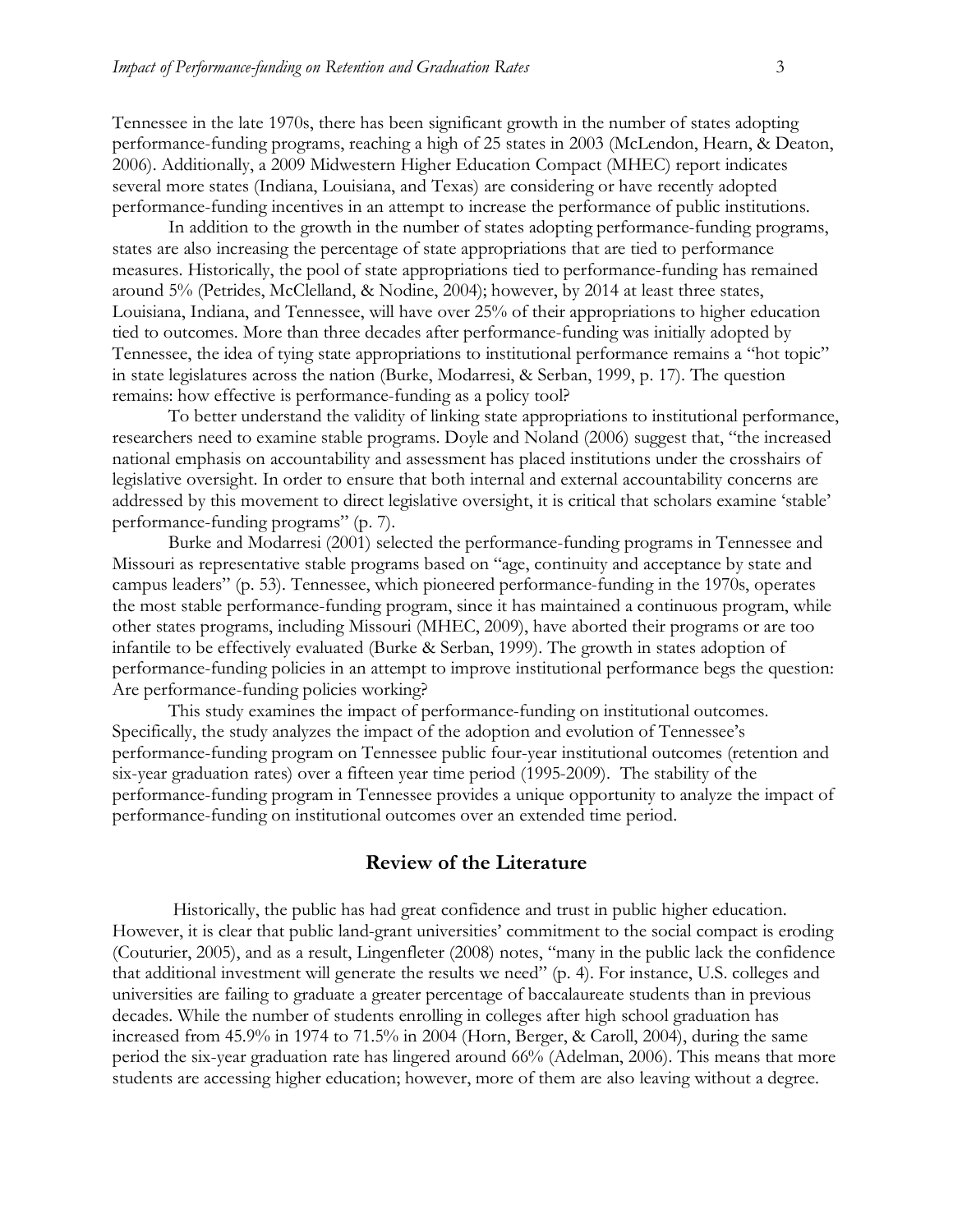Public higher education continues to find itself in an "age of disenchantment" (Barnett, 1992, p. 216), and the public is no longer willing to accept peer-review and accreditation as satisfactory forms of accountability. In an attempt to improve institutional outcomes, states have altered their accountability strategies over time from system efficiency, to educational quality, to organizational productivity, and finally, to external responsiveness to public priorities or market demands (Burke, 2005). More recently, states have also tried using performance-funding, performance-budgeting and performance-reporting as accountability methods to link state funding and priorities to institutional performance.

Performance-funding links state funding to prescribed performance measures agreed upon by the state and institution(s). If the institution meets the measures, it receives a predetermined amount of state appropriations (Burke & Minassians, 2003; McLendon, Hearn, & Deaton, 2006). Performance-funding provides states with the most direct form of influence on institutional outcomes. Performance-budgeting allows state officials complete control to determine if any state funding should be appropriated to an institution based upon performance measures (Burke & Minassians, 2003; McLendon, Hearn, & Deaton, 2006). This approach allows more flexibility in the measures selected and has been more widely implemented; by 2003, 35 states utilized the performance-budgeting method. Finally, the majority of states, 42, have employed some version of performance-reporting. There are no appropriations tied to performance-reporting; however, this method relies on institutions to provide information to the state as publicity (McLendon, Hearn, & Deaton, 2006).

Serban and Burke (1998) point out that states have implemented performance-funding to "achieve two major goals: increased accountability and improved institutional performance" (p. 157). Additionally, Gaither, Nedwek, and Neal (1994), and Layzell (1999) indicate policymakers have a renewed interest in incentivizing institutions to perform well in areas that more closely align with current and future state needs. Alexander (2000) notes that as a result, "the entire nature of the traditional relationship between government and higher education is in the process of significant change in stretching the public dollar to serve more students in attempting to maximize economic returns" (p. 413).

However, these attempts at improving institutional outcomes may have proved ineffective because, the percentage of state appropriations attached to the performance measures is around 5% of the total appropriations to institutions (Petrides, McClelland, & Nodine, 2004). For example, in 2008 the University of Tennessee at Knoxville received \$11.8 million from performance-funding (Tennessee Higher Education Commission, 2011), while they received double that amount (\$23.6 million) in private gifts for the same year (U.S. Department of Education, 2008). Additionally, in 2008 the University of Tennessee at Knoxville's unrestricted state appropriations represented 54% of the institution's operating revenues (U.S. Department of Education, 2008), while revenue from performance-funding only represented 1.5%.

One exception to the typical performance measure allotment was the state of South Carolina, which attempted to link all state funding to performance measures (Alexander, 2000). The state abandoned its model, however, after it became clear that the model posed major funding deficits for the State's institutions. Three other states (Arkansas, Colorado, and Minnesota) have also abandoned their performance-funding models due to sustainability issues (Burke, Modarresi, & Serban, 1999).

The effectiveness of performance-funding programs continues to receive mixed reviews. On the one hand, research indicates there are three main factors contributing to the challenges facing implementation of performance-funding: performance indicator selection (e.g., course or degree completion, retention, and six-year graduation rates), determination of success (e.g., benchmark) criteria, and the limited amount of funding allocated for the policy initiative (Burke & Serban, 1997).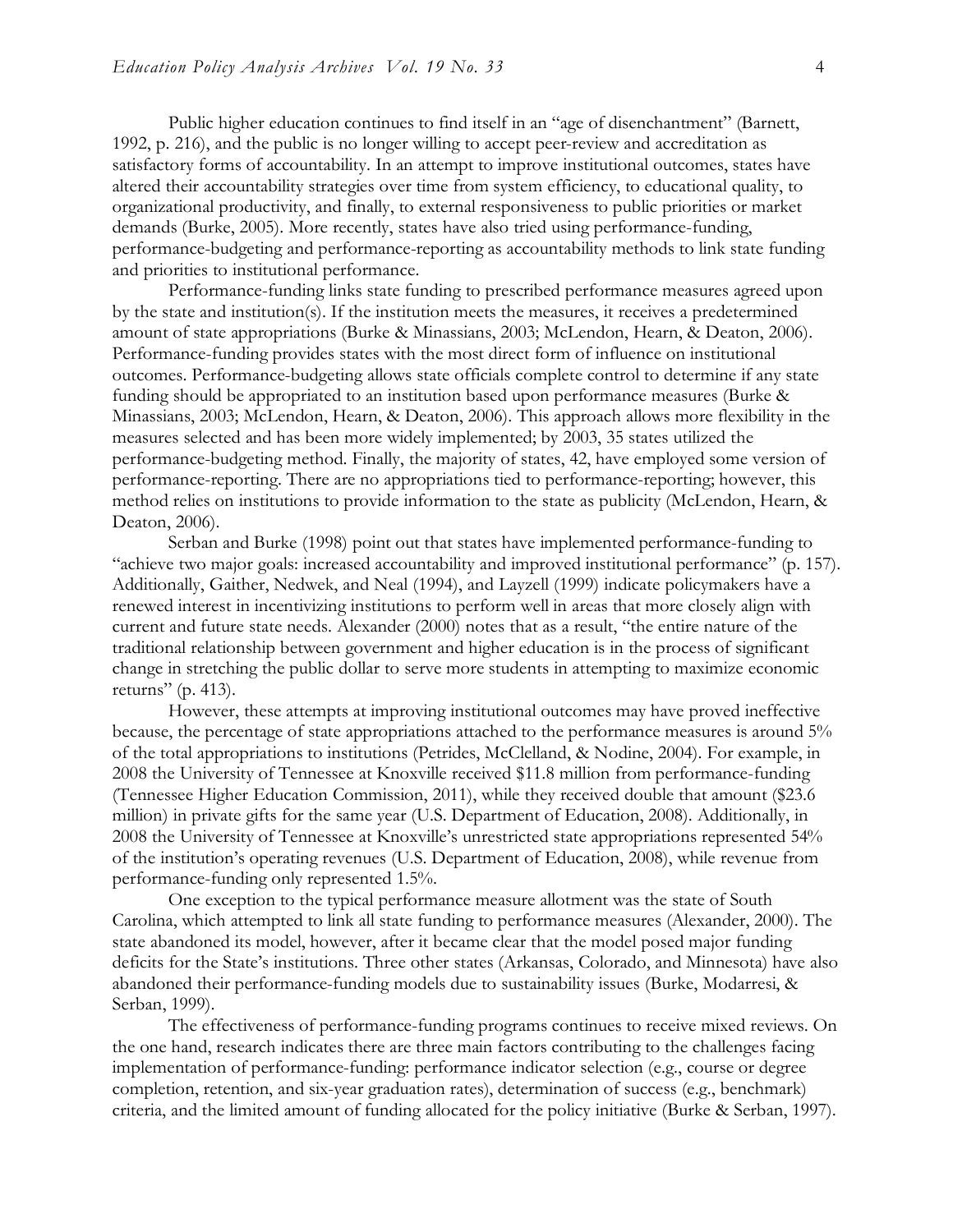Layzell (1999) comments, "the third factor reflects the need to provide a meaningful incentive for institutions to take performance-funding seriously. If the dollar value is too low, neither institutions nor policymakers will likely find performance-funding worth the effort" (p. 244). In other words, the 5% allotment may not provide enough of an incentive to comply with the policy, especially if there are other (e.g., unrestricted and restricted gifts, grants) revenue pipelines. On the other hand, Burke and Modarresi (2001) found performance-funding, in a stable program like Tennessee's, has "improved performance, demonstrated accountability and increased state funding" (p. 445).

There also appears to be evidence in Tennessee that the longevity of its performancefunding program and continued support from both state and institutional leaders affirms its success. For example, the periodic policy reviews by stakeholders engenders ownership in the continuance of the program. Additionally, the performance-funding program, as an accountability policy, continues to persist while other states have aborted their programs (Bogue & Johnson, 2010). Furthermore, some experts see performance-funding producing remarkable results despite the small percentage of a state budget allocated to this kind of program (MHEC, 2009).

The empirical literature on the impact of performance-funding remains scarce. Most of the literature focuses on policy adoption and abandonment. McLendon, Hearn, and Denton (2006) examined factors that influenced states to adopt performance-funding policies. The authors found that performance-funding and budgeting policies were adopted primarily due to "legislative party strength and higher education governance arrangements" (p. 11). More specifically, the authors note that states with a greater proportion of Republicans in the state legislature, and those with a more decentralized governance structure were more likely to adopt new performance-funding policies.

Dougherty and Natow (2009) examined the factors that led to performance-funding demise. Specifically, the authors examined the termination of performance-funding programs in Florida, Illinois, and Washington. Apart from state-specific conditions, the researchers found that: drastic reductions in state funding, policy originating from a budget proviso rather than unique legislation, lack of strong support from the business community, and a loss of supporters for the policy, are common determinants that led to states' discontinuance of performance-funding.

A more recent study by Gorbunov (2010) examined states' adoption, re-adoption, and abandonment of performance-funding policies across 47 states for the time period 1979–2009. Gorbunov found that the annual change in public enrollment was significant in predicting policy adoption. Additionally, the higher the proportion of Republicans in the state legislature, the more likely a state was to adopt a performance policy. Coordinating boards with and without budgeting authority were also found to have a positive relationship with policy adoption. Policies initiated through an appropriation bill or budget proviso were less likely to be readopted than policies mandated by legislative act.

In one of the few studies examining the impact of performance-funding on performance measures, Doyle and Noland (2006) examined the relationship between performance-funding and retention at Tennessee public institutions. The authors chose to examine Tennessee, because of the historical stability of the program. Specifically, the authors' research focused on changes in retention rates within institutions and systems over time. The authors found very few changes in retention rates over the period studied associated with performance-funding. They did find, however, that at a few institutions performance-funding was associated with increased retention rates. Their research suggests mixed results based on the institution; in other words, performance-funding seemed to have had a substantive impact on a few institutions, but not the majority. One of the limitations of the study is that the authors only examined the within institution variation of retention rates. Performance-funding in Tennessee, however, was based on changes in institutional retention and graduation rates compared to an institution's peers (between group variation) as defined in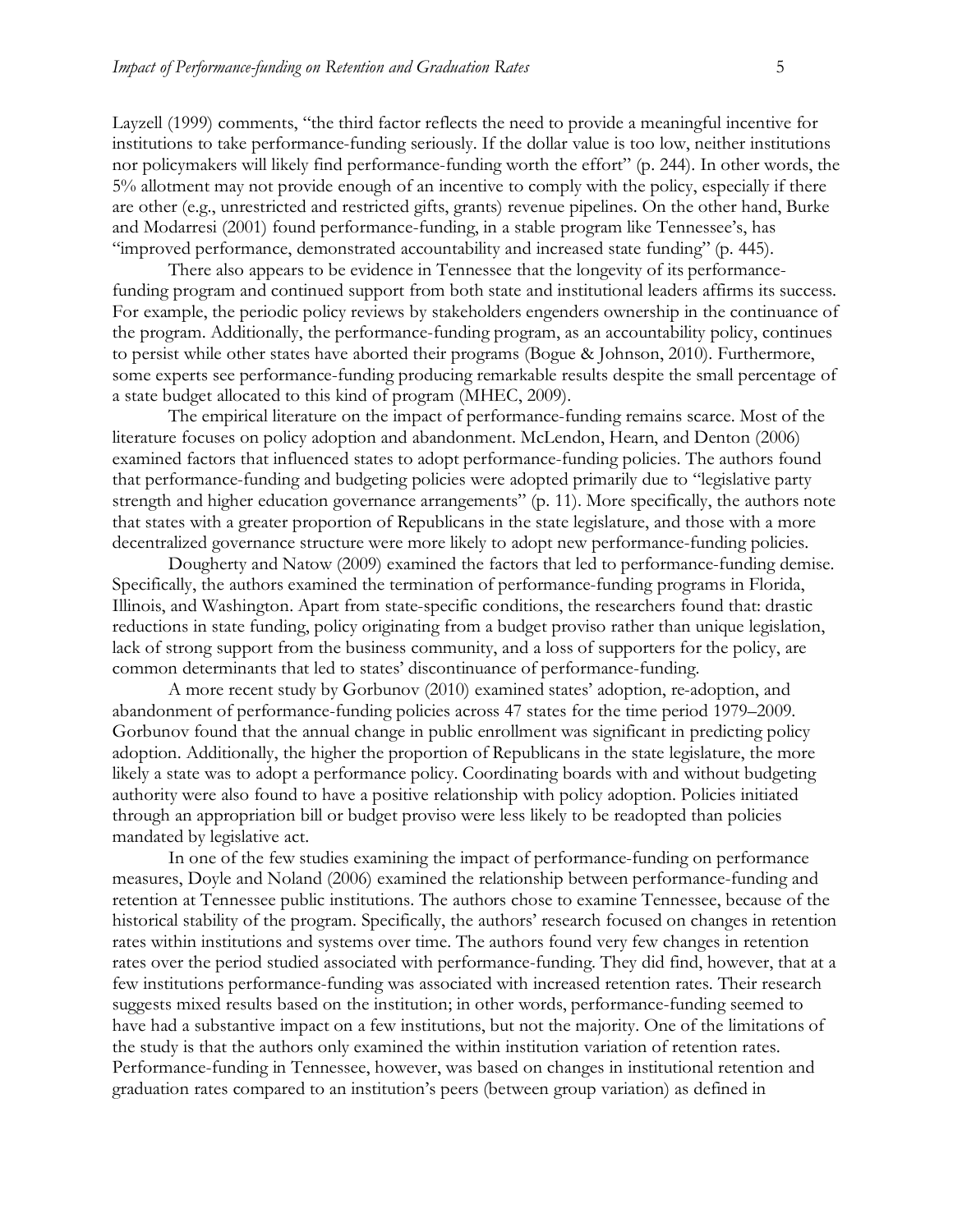Tennessee's funding formula (Tennessee Higher Education Commission [THEC], 2000a; THEC, 2005).

Shin and Milton (2004) examined whether institutions in states with performance budgeting or funding programs experienced improved graduation rates. Utilizing hierarchical linear modeling growth analysis, they found that the institutional graduation rates of states with performancefunding/budgeting did not outperform states without performance-funding programs. The authors caution that the lack of growth in graduation rates may not mean that the performance-funding policy was ineffective, rather that the five year time period (1997-2001) analyzed may have been insufficient for the implementation of these policies to impact graduation rates, a typically slow changing measure. Due to this limited time examined in the study, Shin and Milton (2004) go on to propose "policy makers are advised to sustain pbf [performance-based funding] programs long enough until such programs bear their fruits or prove ineffective" (p.18).

In summation, much of the literature on performance-funding models has focused on stability and successful practices (Wall, Frost, Smith, & Keeling, 2008; Banta, Rudloph, Dyke, & Fisher, 1996; Burke, Modarresi, & Serban, 1999; Burke & Modarresi, 2001; Bogue & Johnson, 2010) or policy adoption and abandonment (McLendon, Hearn, & Deaton, 2006; Dougherty & Natow, 2009; Gorbunov, 2010). Additionally, two studies examined the relationship between performancefunding and student outcomes. Doyle and Noland's (2006) institutional level study found that performance-funding was related to increased student retention rates at a few institutions. While, Shin and Milton's (2004) study showed that institutions in states with performancefunding/budgeting programs did not outperform institutions in states without performance-based programs, over a five-year period.

A gap in the literature exists in examining the impact these funding models have on student performance at public institutions. A review of the existing research demonstrates that the literature is divided on the success of states' adoption of performance-funding programs and on the measures these programs are created to incentivize institutions to improve. Regardless of the effectiveness of performance-funding, Tennessee continues to implement iterations of its original program and other states plan to implement programs in the coming years (MHEC, 2009) or increase the percentage of state appropriations tied to performance.

The existing research has been limited to examining within institution variation (Doyle & Noland, 2006) and to examining shorter windows of time, which may have been insufficient for measuring the impact of performance-funding policies on institutional outcomes (Shin & Milton, 2004). This study seeks to fill these gaps by examining the relationship between the adoption of performance-funding policies and institutional retention and six-year graduation rates of Tennessee public institutions compared to their peers (between group variation) over a fifteen-year time period. By examining between group variation, the study's analyses reflect how institutions were funded based on performance-funding in Tennessee. Additionally, analyzing changes in retention and graduation rates over a fifteen year period provides policymakers with a longitudinal perspective of how these programs are related to changes in institutional outcomes**.** 

#### **The Evolution of Performance-funding in Tennessee**

Tennessee has long been a leader in the higher education accountability movement, starting its performance-funding program in 1979. Since the program's inception, the goal has been to incentivize institutions to improved performance, particularly by enhancing student-learning outcomes (Banta et al., 1996). Initially, in 1979-1982 public two- and four-year institutions had the opportunity to garner a two percent budget supplement above and beyond the incremental or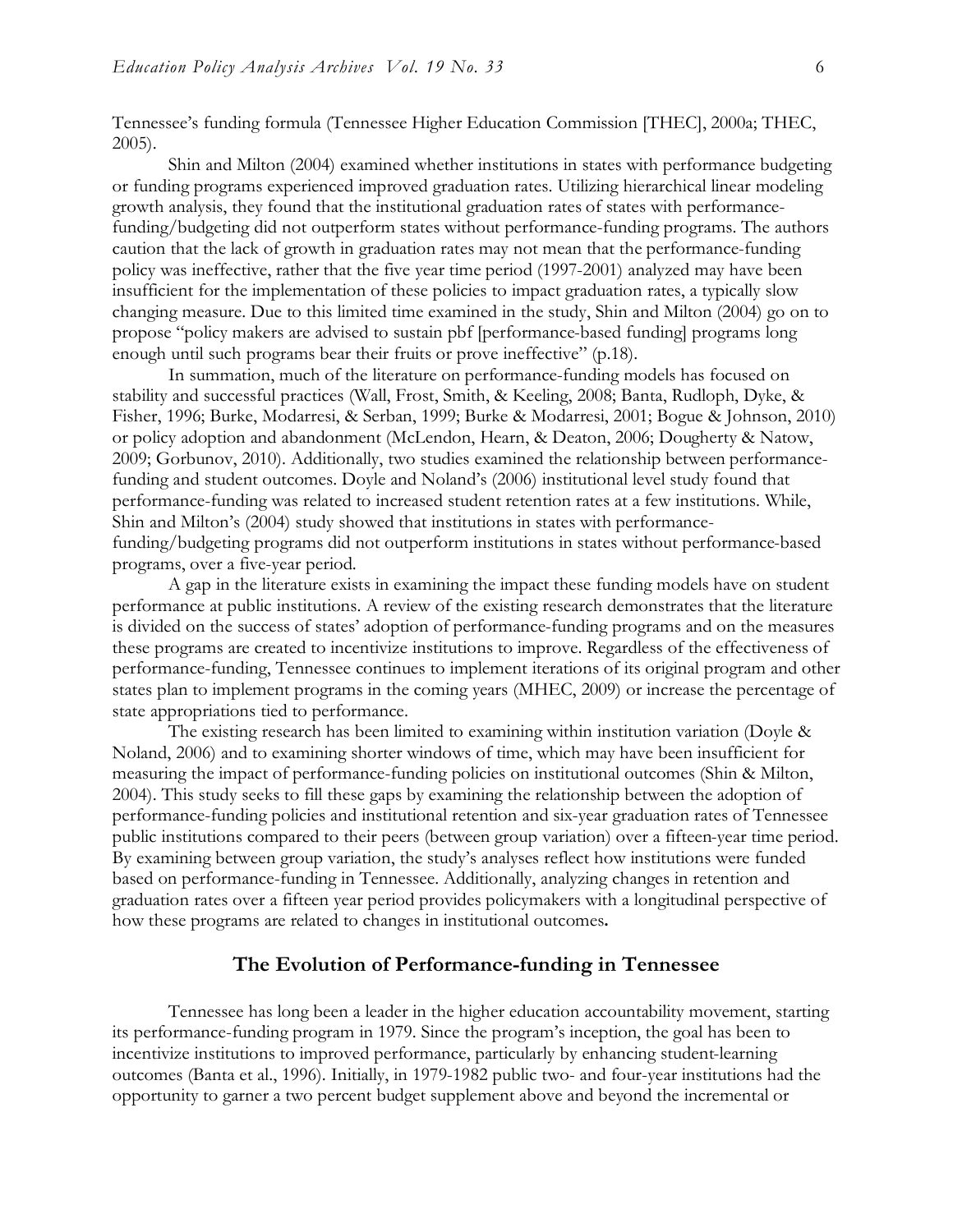formula budgeting model as part of the pilot performance-funding program. The budget supplement was tied to performance in the following activities: (1) gaining accreditation for qualified programs; (2) utilizing standardized examinations to test graduating students in general education and specific majors; (3) surveying institutional stakeholders (e.g. currently enrolled students, recent graduates, community members and employers) regarding satisfaction with academic programs; (4) conducting peer reviews of academic programs; and (5) making campus improvements and academic program revisions based on assessment results (Banta et al., 1996).

While Tennessee is often cited as the most stable performance-funding program, it has undergone eight revisions since the initial pilot cycle in 1979 – in 1980, 1982, 1987, 1992, 1997, 2000, 2005, and 2010. Not only have the criteria (initially internally focused, now allowing external peer comparison) evolved over time, but also the budget supplement has increased from 2 to 5.45%. Despite these revisions, Tennessee's program has experienced mild variability compared to many states, such as South Carolina.

In Tennessee's performance-funding model, retention and six-year graduation rates fell under standard three – Student Persistence. The joint six-year graduation and retention rate measure was added to the performance-funding model as a factor in the fourth cycle (1997-2000). Initially, institutions were compared to a rolling three-year average of their retention and six-year graduation rates. The combined rates, as one measure in the performance-funding criteria, were worth 5% of the 5% of unrestricted state appropriations tied to performance-funding. Beginning in 2000, however, institutions were evaluated on their retention and graduation rate performance relative to their funding formula peer institutions (THEC, 2000a). Tennessee's public institutions' funding formula peers were self-selected by each institution, with the approval of THEC (Russ Deaton, Personal Communication, August 2, 2011). In 2005, Cycle 6, the six-year graduation and retention measures were divided into separate measures, and the State of Tennessee doubled the monetary value of these measures to a combined worth of 10% of the 5.45% allocation.

Beginning in 2010, Cycle 7, Tennessee has revamped its entire funding model moving from an enrollment driven model to an outcomes-based funding model. The new outcomes-based funding model funds institutions based on their performance on weighted measures (10 for 4-year institutions, 11 for community colleges). The measures account for mission differentiation, so that the University of Tennessee at Knoxville's top measure (6-year graduation rates) is different than that of Middle Tennessee State University (number of Bachelors and Associates Degrees). The Funding Formula Review Committee, with extensive input from the institutions and systems, selected and aligned the goals and priorities for each institution type (as classified by Carnegie) with the Complete College Tennessee Act.

For the first time, 75-80% of state institutions' entire unrestricted appropriations will be allocated based upon outcomes, such as student retention and six-year graduation rates, rather than enrollment. The remaining funds are allocated according to the performance-funding program (5.45%) and fixed costs. As a result of this new funding formula, retention and six-year graduation rates were removed from the performance-funding program and added to the new outcome-based funding formula for the appropriate institutions. The performance-funding program has switched its focus primarily to quality assurance measures, such as alumni feedback surveys (THEC, 2010).

#### **Theoretical Framework**

Organizational theory is helpful in understanding why institutions receiving performancefunding would outperform their peers in measures tied to funding. Resource dependency theory (Pfeffer & Salancik, 1978) explains that organizations are inescapably bound to the conditions within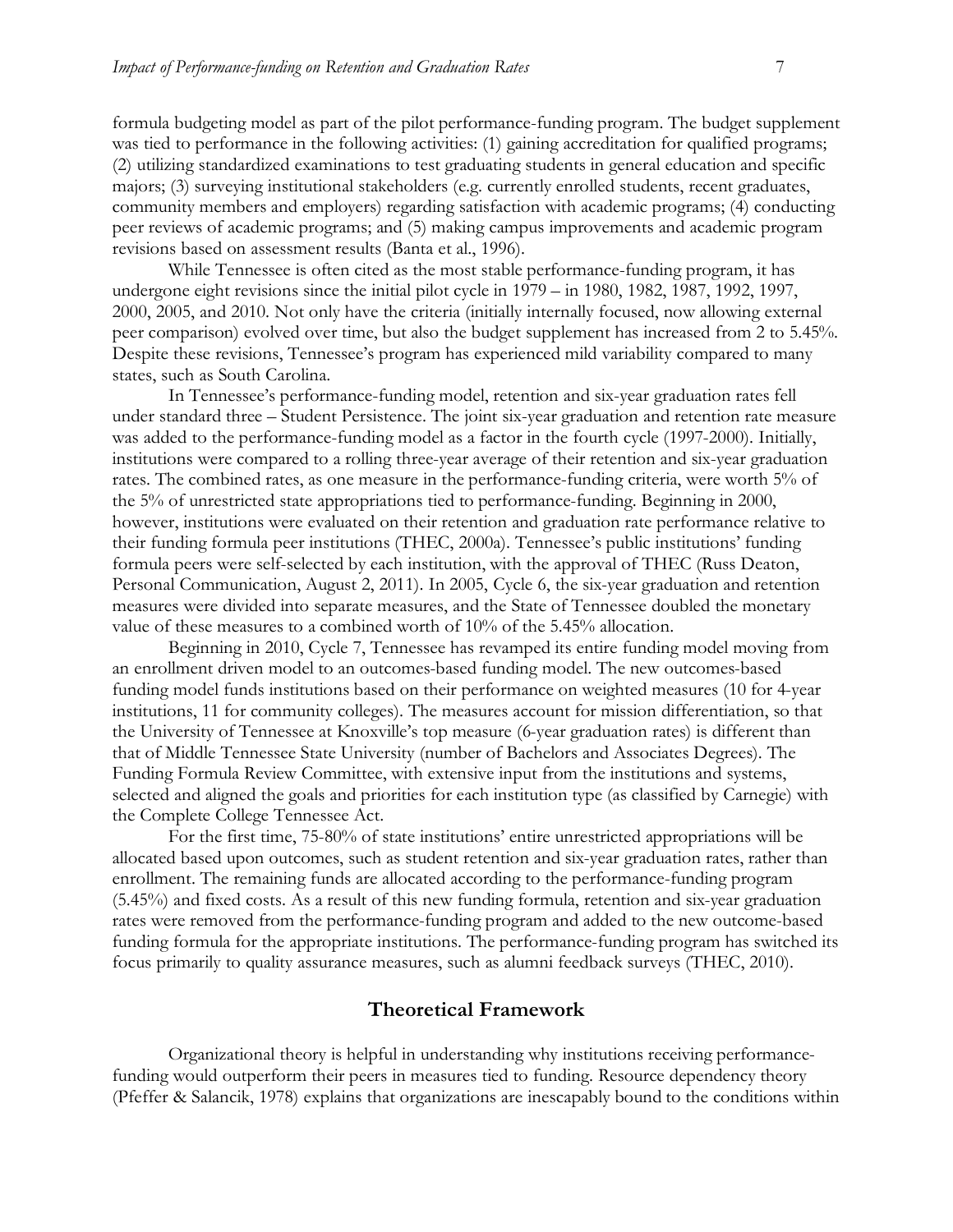their environment. Resources can become more or less scarce, and the organization's survival is contingent on its ability to adapt in response to these environmental changes (Pfeffer & Salanick, 2003).

For public institutions, performance-funding represents an opportunity to obtain additional funding outside of and at times in addition to the two primary modes of funding: incremental and formula (Layzell, 1999). In the performance-funding model, institutions agree with the states on the measures tied to their funding. If the performance measures are met, institutions receive the funding. As public higher education becomes more market-oriented and as competition over scarce resources intensifies, resource dependency theory suggests that institutions would strive to meet the measures to ensure their survival and competitiveness.

The study also adopts Swail's (2003) Geometric Model of Student Persistence. Swail's model suggests that there are three primary factors that contribute to student persistence: Cognitive, Social, and Institutional. For Swail, the institutional level factors consist of "the practices, strategies, and culture of a college or university that, in either an intended way or unintended way, impact student persistence" (p. 77). Swail's model recognizes the role and responsibility of the institution in helping students to persist and succeed, both academically and socially. In the Geometric model, institutional factors make up the base of the model because, for Swail, the institution forms the basis for student success. The institution can influence student persistence by providing academic, social, and financial support.

The Geometric model accurately reflects the state's belief, as evidenced through their accountability and performance-funding initiatives, that the institution plays a vital role in the success of its student population. Increasingly, states are attempting to incentivize institutions to shift their practices, strategies, and culture levers through performance-funding. Institutions that improve retention and six-year graduation rates have the opportunity to secure scarce resources in an increasingly competitive environment.

#### **Purpose of Study and Research Questions**

This study attempts to examine the impact of the adoption of performance-funding policies on retention and six-year graduation rates at public four-year institutions. Specifically, this study is concerned with the impact that the adoption of state performance-funding in Tennessee has had on the state's public four-year institutions' retention and six-year graduation rates compared to their peer institutions. Tennessee's stability provides the researchers with a unique opportunity to examine the impact of the state's adoption of multiple performance-funding policies on retention and sixyear graduation rates over time. This study addresses the following research questions:

- 1) What is the impact of Tennessee's adoption of retention rates as a performance measure in the state's performance-funding program in 1997 on institutional retention rates at Tennessee public four-year institutions compared to their peers?
- 2) What is the impact of Tennessee's adoption of six-year graduation rates as a performance measure in the state's performance-funding program in 1997 on institutional six-year graduation rates at Tennessee public four-year institutions compared to their peers?
- 3) What is the impact of Tennessee's doubling the monetary value associated with its retention rate measure in the performance-funding program in 2005 on institutional retention rates at Tennessee public four-year institutions compared to their peers?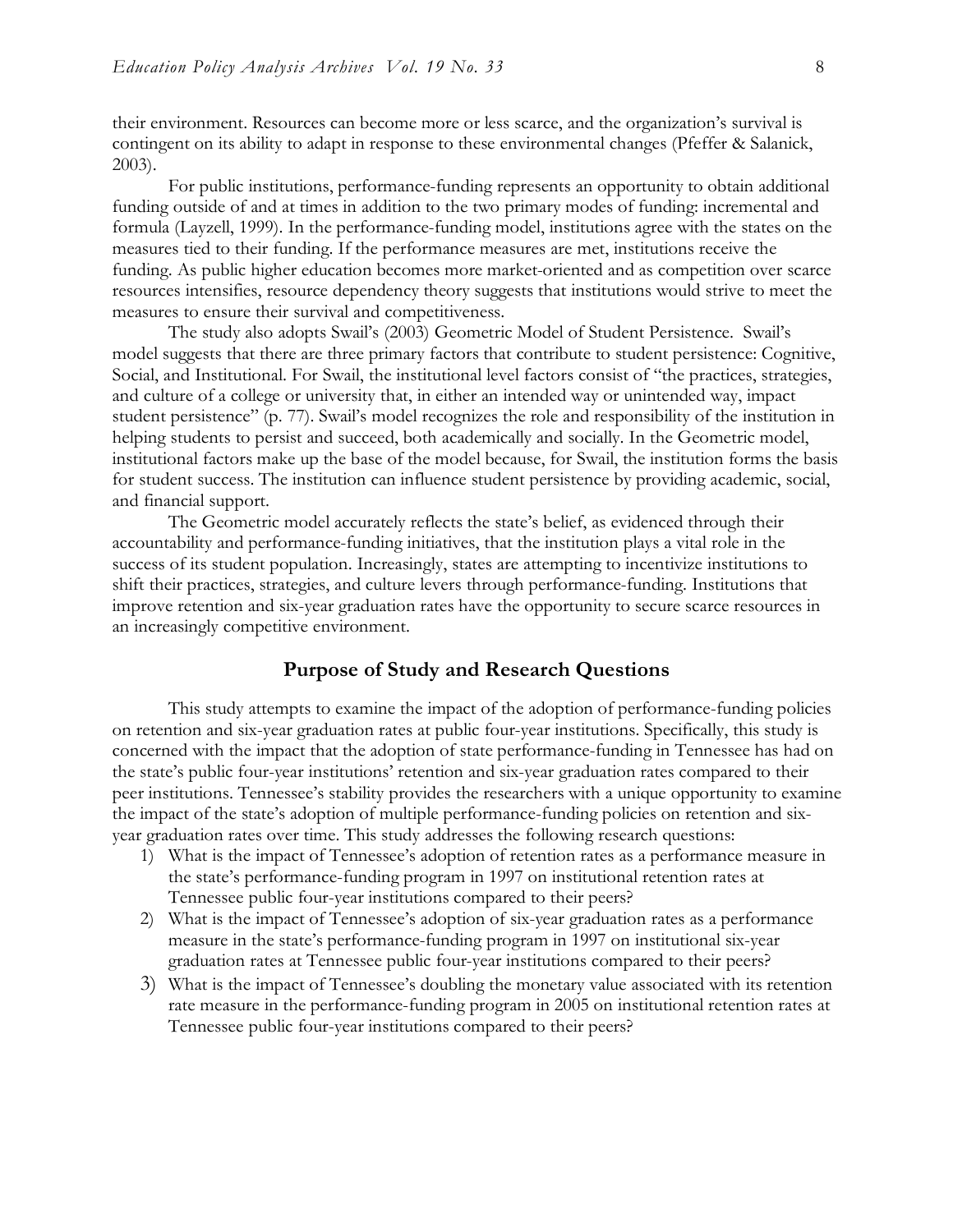#### **Research Design and Methodology**

The stability of the performance-funding program in Tennessee provides a unique opportunity to analyze the impact of these policies on changes in institutional retention and six-year graduation rates over time. Operating the oldest and most stable performance-funding program, Tennessee serves as a good quasi-experiment in which the outcomes of Tennessee public four-year institutions can be compared with their out-of-state peer institutions. The peer institutions used in the study were the same peer institutions identified for each institution for comparison in the performance-funding formula and are presented in Table A-1 (THEC, 2000b). As was previously discussed, an institution's funding formula peers were self-selected by the institution with the approval from THEC.

Of the peer institutions included in the analyses, South Carolina was the only state that had institutions engaged in performance-funding during the study's time frame. The researchers chose to keep the three peer institutions from South Carolina in the analysis because they represented only three institutions out of the sixty-seven in the peer group, and graphical and descriptive analyses suggested that they did not behave as outliers, which could bias the peer group. Rather, they behaved very similarly to the rest of the peer institutions. Additionally, evidence suggests that the performance-funding experiment in South Carolina had no significant effect on the outcomes of institutions (Schmidt, 2001).

Quasi-experimental designs allow for effects related to the research question of interest to be analyzed despite the lack of random assignment (Pedhazur & Schmelken, 1991). To discern the response of Tennessee institutions to the performance-funding policies, the analysis utilizes data from several sources, which are presented in Table A-2, from 1995-2009. The fifteen years included in the analysis allow the researcher to examine the association of the initial adoption of six-year graduation and retention rates as a joint measure into the performance-funding formula in 1997 and to assess the impact of the state doubling the financial incentive for institutions to increase their sixyear graduation and retention rate measures in 2005.

To answer the proposed questions, the study utilizes spline linear-mixed models (LMM) to examine the impact of performance-funding policies on institutional six-year graduation rates at Tennessee public four-year institutions and their peer institutions. LMMs are the most appropriate statistical technique for several reasons. First, using LMMs allows the researchers to ask questions about and model within-group change and between-group change simultaneously (Raudenbush & Bryk, 2002). Second, the LMM accounts for the nested nature of the data (dependency among the repeated measures) through the variance-covariance matrix in the model (Fitzmaurice, Laird, & Ware, 2004; Singer & Willett, 2003). Third, LMMs incorporate a random error term that accounts for measurement unreliability. Fourth, LMMs account for between group differences by incorporating fixed and random effects, which allows the researcher to fit the most parsimonious model. Finally, LMMs can also accommodate both dynamic and static predictors.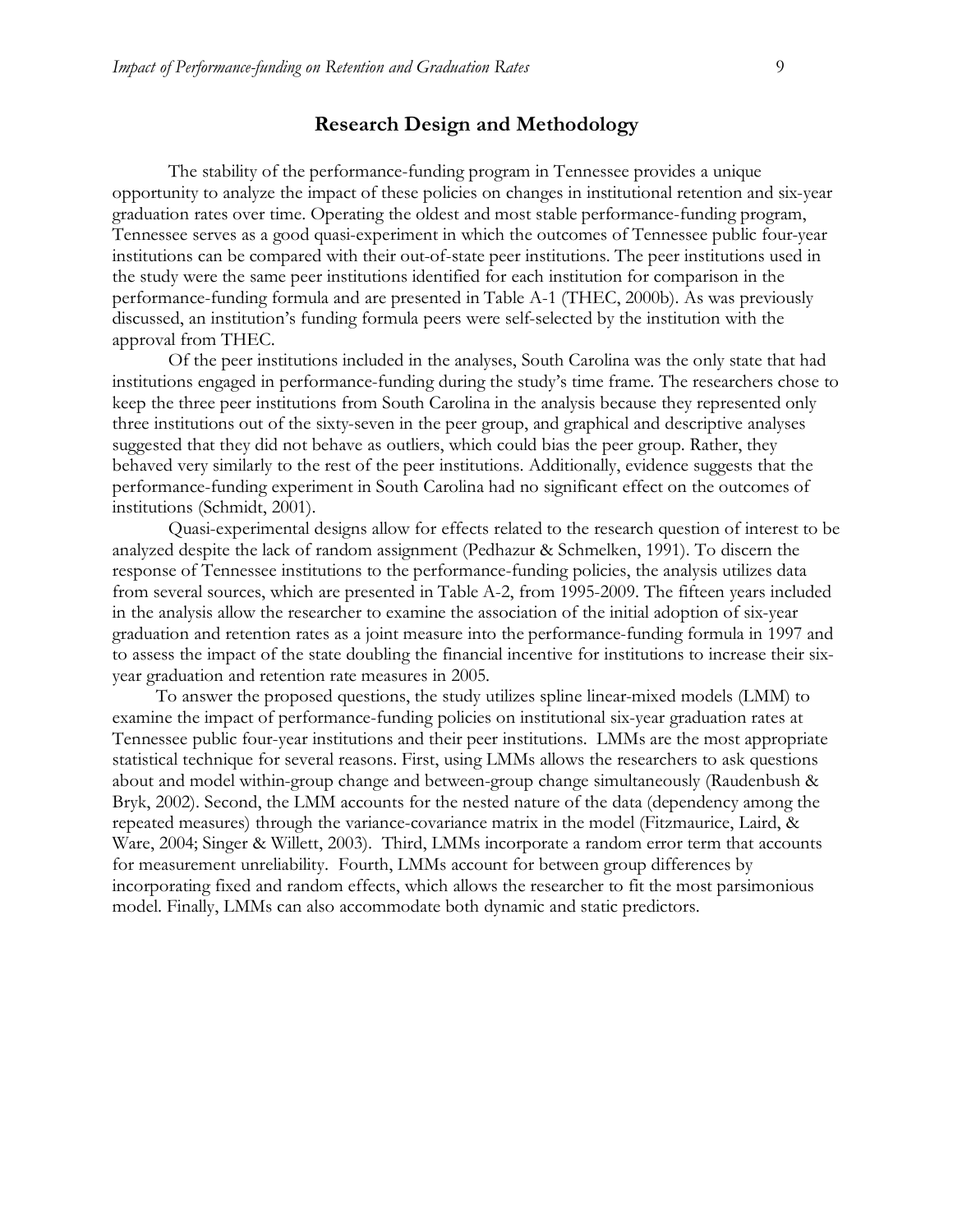Spline models are appropriate for modeling non-linear trends. Conceptually, splines divide the time series axis into segments with differing slopes, while still considering a model for the trend over time that is composed of "piecewise linear trends, having different slopes within each segment but joined or tied together at fixed times" (Fitzmaurice, Laird, & Ware, 2004, p. 8). The locations where the segments meet are referred to as knots. Utilizing splines allows the mean response to vary as time proceeds based on the individual regression slopes for each segment. The simplest linear spline model has the following form in Linear Mixed Model (LMM) notation:

(1) 
$$
E(Y_{ij}) = \beta_1 + \beta_2 t_{ij} + \beta_3 (t_{ij} - t^*)_+,
$$

Where  $t^*$  is the knot, and

$$
(t_{ij} - t^*)_{+} = \begin{cases} 0 & \text{if } t_{ij} \leq t^* \\ t_{ij} - t^* & \text{if } t_{ij} > t^* \end{cases}
$$

In the current study, the use of spline models allows the researchers to compare the mean change in retention and six-year graduation rates before the knot, which denotes the performancefunding policy change event, with the mean change after the knot. To test for this response, the following model was specified and is presented in LLM notation:

$$
Y_{ij} = \beta_1 + \beta_2 t_{ij} + \beta_3 (t_{ij} - t^*)_+ + \beta_4 \text{Performance Funding Group}_i
$$

(2)

+ $\beta_5 X_i$  +  $\beta_6$ Performance Funding Group<sub>i</sub> ×  $t_{ij}$  +  $\beta_7 X_i$  ×  $t_{ij}$ 

#### \* + $\beta_8$ Performance Funding Group<sub>i</sub> ×  $(t_{ij} - t^*)$ <sub>+</sub> +  $(b_{1i} + b_{2i}t_{ij} + e_{ij})$

Where *t* represents the time metric (year), performance-funding group represents whether an institution was in Tennessee (engaged in performance-funding) or a peer institution, and *X*  represents a matrix of the control variables. In terms of performance-funding group comparison, the null hypothesis of no group differences in retention or six-year graduation rates after the performing funding policy was implemented is:

$$
H_{0}:\beta_{6}=\beta_{8}=0.
$$

Organizational theory informs us that organizations adapt to change incrementally and would not be able to adjust to these changes in their strategy instantaneously (Perdu & Levis, 1998). To capture the effect of the policy changes and allow institutions incremental time to adjust, three separate analyses are conducted. Model A corresponds to research question 1, Model B is the fitted model addressing research question 2, and Model C corresponds to research question 3. Each analysis allowed four years of observation both before and after the policies were introduced. As a result, the spline knot for each analysis is modeled two years after the policy was introduced, with Model C being the exception.

The first analysis examines the initial policy adoption, which added retention rates to the performance-funding model in 1997 (Model A). The analysis compares the retention rates at Tennessee public four-year institutions and their peers from 1995-2003. By choosing the period of 1995-2003, the study models two years before the policy was adopted (1995 - 1996) and two years of lag time for institutions to respond to the policy (1997 - 1998). The knot for Model A is placed in 1999, allowing us to compare the slope of retention rates before institutions were able to influence their outcomes (1995-1998) with the years following the policy introduction (2000-2003).

The second analysis (Model B) examines the impact of the adoption of six-year graduation rates as a performance-funding measure in 1997 by comparing Tennessee public four-year institutions and their peers from 1998-2006. The time span allows for the comparison, before and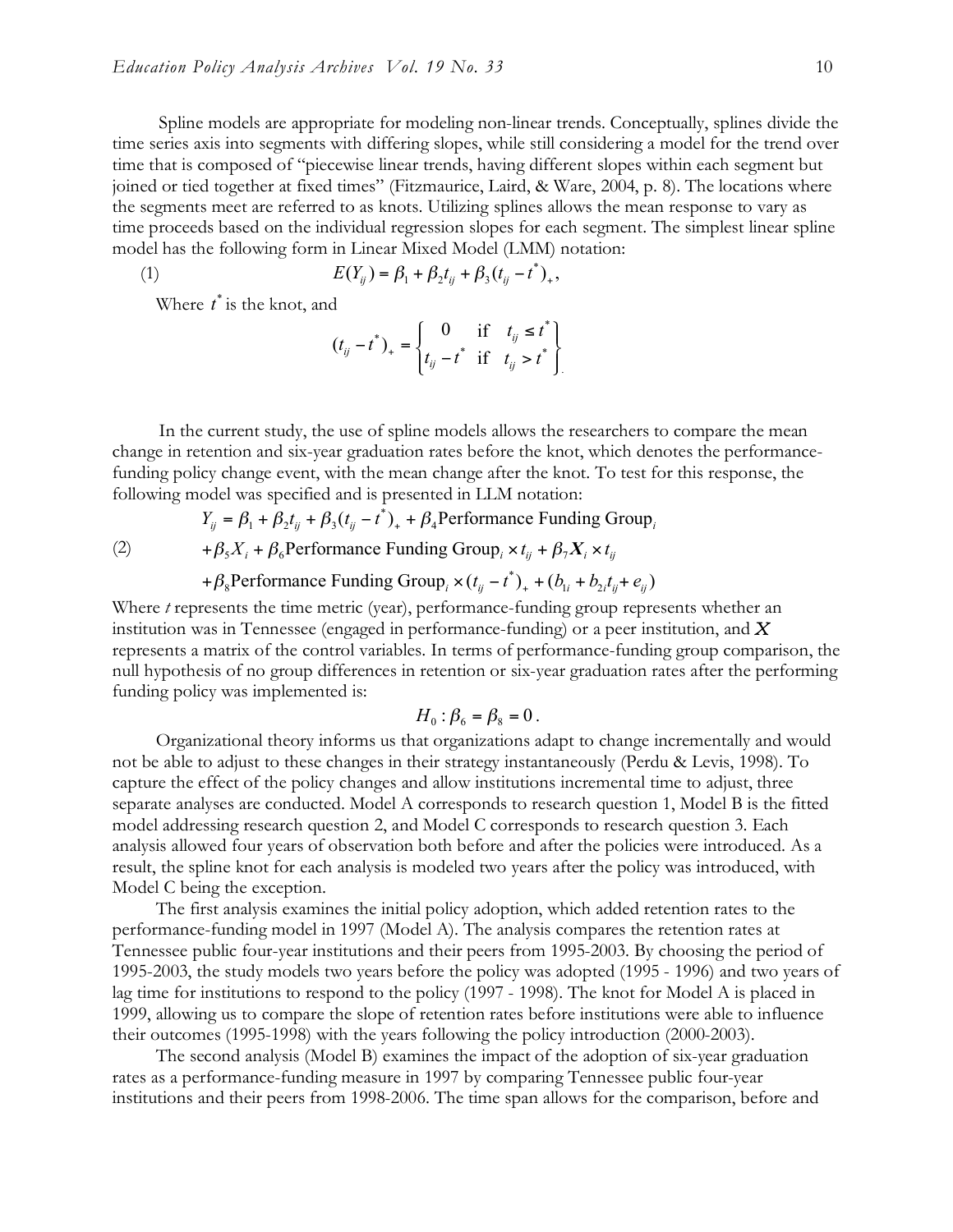after the policy adoption, of four graduation cohorts. The knot for Model B was placed in 2002.

Finally, in order to examine the impact of the State's decision to double the money tied to retention and six-year graduation rates, the study conducts a third analysis that models the change in retention rates at Tennessee public four-year institutions and their peers from 2001-2009 (Model C). Because 2009 is the latest year of available data, the spline knot for Model C was placed at 2005, the same year the policy was introduced to allow for four years of observation after the policy was implemented. The impact of the State's increased financial incentive on six-year graduation rates could not be examined, because the policy adoption occurred in 2005 and the first six-year cohort will not graduate until 2011.

In addition to the random effects, which account for institutional differences, the study also includes additional controls to prevent the results from being driven by other institutional factors related to retention and six-year graduation rates (Fitzmaurice, Laird, & Ware, 2004). First, the student body characteristics of an institution are likely to impact six-year graduation and retention rates. For example, research has shown that there is a positive relationship between a student's socio-economic status and degree completion (Adelman, 1999, 2006; Cabrera, Burkum, & Nasa, 2005; Titus, 2006a, 2006b). Furthermore, students' academic preparedness has been shown to be related to degree completion (Adelman, 2004; DesJardins, Ahlburg, & McCall, 2002).<sup>1</sup>

Additionally, there is a gap in the graduation rates of minority students compared to white students (Adelman, 2004; Horn, 2006; Titus, 2006a, 2006b; DesJardins, et. al., 2002). Adelman (2006) and Kim (2007) found that part-time attendance is negatively related to degree completion. To account for these factors, the analyses control for the log of total enrollment, the percent of the student body that received Pell grants, the percent of the student population that is part-time, and the percent of the population that is minority. The financial makeup of an institution also impacts six-year graduation and retention rates. For instance, the percentage of revenue from tuition is positively related to degree completion (Kim, 2007; Titus, 2006a). Additionally, Titus (2006a) found that the level of institutional expenditures on educational expenditures is positively associated with degree completion. For this reason, the study also accounts for the percentage of revenue from tuition, and the percent of expenditures that an institution spends directly on education. Finally, the study also controls for Carnegie classification in order to account for mission differentiation. The dependent variables included in the analyses are institutional retention (Model A and Model C) and six-year graduation (Model B) rates.

#### **Results**

Initially, graphical and descriptive analyses were performed to explore patterns in the data. Table A-3 presents the descriptive statistics for the variables included in the analyses. The analyses and results are presented and discussed by research question.

 *(Model A) Research Question 1: What is the impact of Tennessee's adoption of retention rates as a performance measure in the state's performance-funding program in 1997 on institutional retention rates at Tennessee public fouryear institutions compared to their peers?*

<sup>1</sup> Due to limitations in data availability, a proxy for academic preparedness was not included in the analysis (no publicly available dataset has an appropriate measure for all institutions included in the sample for the fifteen year period examined).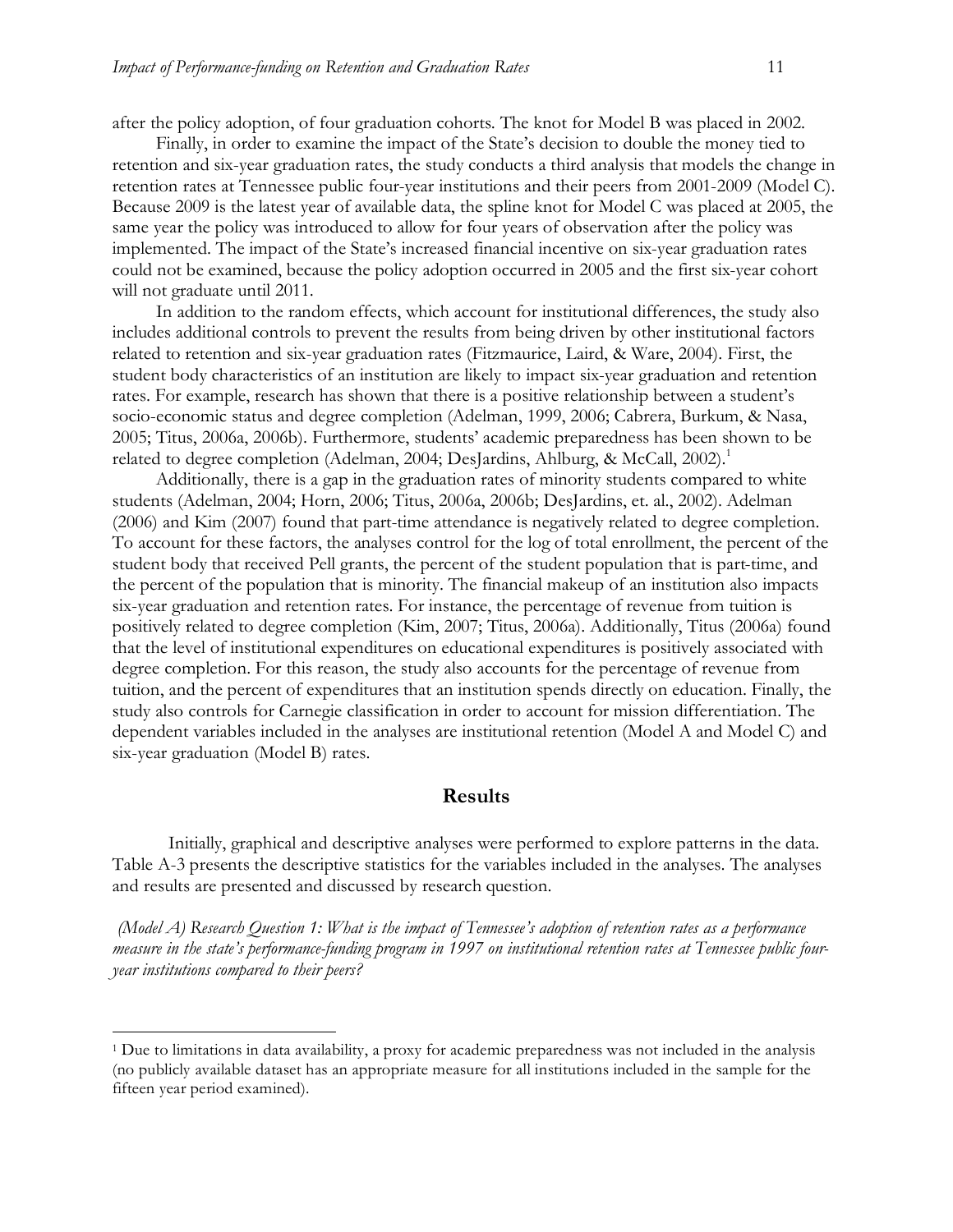In 1995 Tennessee institutions had a mean retention rate of 0.69 (SD = 0.05), by 2003 their mean retention rate was  $0.68$  (SD = 0.07). The average retention rate had declined slightly over the period. A paired samples t-test was used to test for a statistically significant difference between the retention mean at the beginning of the timeframe compared to the mean in 2003. The results of the test,  $t(8) = 0.257$ ,  $p = 0.80$ , suggests that there is no difference in the change of retention rates for Tennessee institutions over the time period. Similar results were found for Tennessee peer institutions,  $t(43) = 1.13$ ,  $p = 0.26$ , in 1995 *(M = 0.75, SD = 0.07)* and in 2003 *(M = 0.73, SD = 0.12)*. Finally, the two groups' mean averages were compared at both time points to see if there was a statistically significant mean difference in retention scores at the beginning and end points of the analysis. The independent samples t-test revealed an intercept effect,  $t(68) = 2.42$ ,  $p \le 0.018$ , for mean retention rate by performance-funding group. Specifically, Tennessee public institutions' mean retention rate was lower than their peers in the initial year of the study. However, there was no statistically significant difference in the mean retention rate in 2003,  $t(59) = 0.290$ , p =0.773).

These results suggest that there may be no effect of performance-funding on retention rates over the period studied. To better understand the impact of the adoption of the performancefunding policy in 1997 on retention rates, a spline linear mixed model was utilized to test for an interaction effect between performance-funding group and the mean retention rate change before and after the policy adoption. Table 1 presents the results of the fitted model. The model shows that performance-funding did not account for statistically significant variation in retention rates in the beginning year of the study,  $t(537) = -1.51$ ,  $p = 0.13$ , nor was it associated with change over time,  $t(537) = 1.82$ ,  $p = 0.06$ . Institutional revenue was the lone covariate that accounted for significant variation in intercepts,  $t(537) = 3.72$ ,  $p < 0.05$ , with higher revenue associated with higher intercepts. Lower Carnegie classifications,  $t(537) = -2.04$ ,  $p < 0.05$ , the percent of part-time students,  $t(537) = -$ 2.43,  $p \le 0.05$ , and the percent of Pell students,  $t(537) = -3.23$ ,  $p \le 0.05$ , are all negatively associated with changes in retention rate over time. Performance-funding group membership was not statistically related with differences in intercepts or retention rate change over time.

Table 2 presents the results of the test of the hypothesis of interest, where there are no group differences in change in retention rates after the performance-funding policy was implemented:  $H_0: \beta_6 = \beta_8 = 0$ , under Model A. The test of the hypothesis reveals that the two parameters of interest are not statistically different from zero,  $F(2, 527) = 0.53$ ,  $p = 0.22$ . This evidence is further corroborated by the model comparisons presented in Table 3 under Model A. The goodness of fit statistics reveal that the reduced model fits the data better than the full model  $(\chi^2(2) = 1.04$ , p = 0.22). The results show that the implementation of performance-funding was not associated with statistically different changes in retention rates at Tennessee institutions compared to their peers.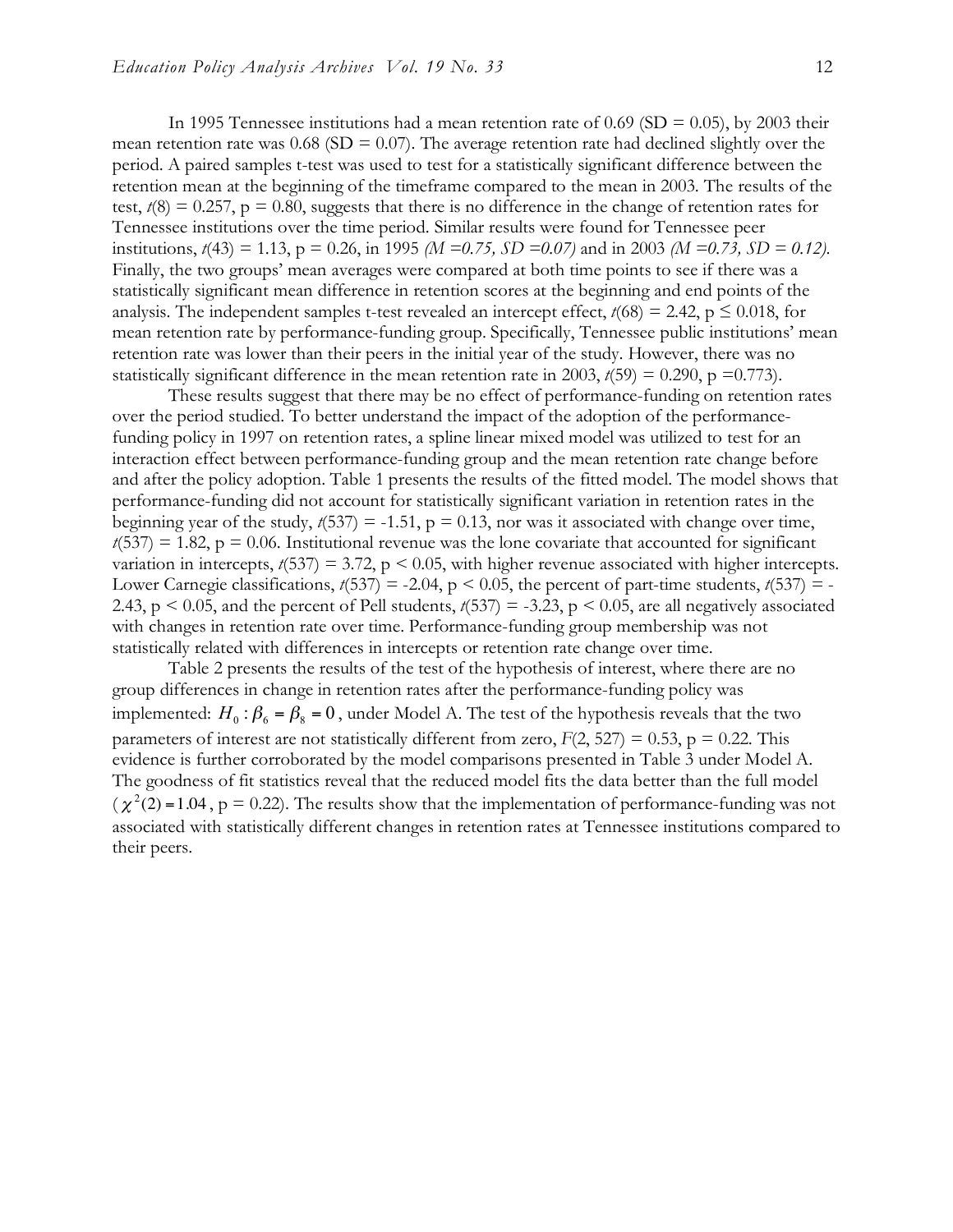| Table 1                    |  |
|----------------------------|--|
| Model A Results $(N = 76)$ |  |

| <b>Fixed Effects</b>                   | Variable                                 | Coef.     | Std. Error | t-value | $df^{\circ}$ | Sig    |
|----------------------------------------|------------------------------------------|-----------|------------|---------|--------------|--------|
|                                        | (Intercept)                              | $-1.346$  | 0.511      | $-2.63$ | 537          | $**$   |
|                                        | Time                                     | 0.168     | 0.092      | 1.82    | 537          |        |
|                                        | Spline                                   | $-0.006$  | 0.004      | $-1.51$ | 537          |        |
|                                        | Performance-funding                      | 0.013     | 0.034      | 0.38    | 537          |        |
|                                        | Enrollment (natural log)                 | $-0.078$  | 0.043      | $-1.82$ | 537          |        |
|                                        | Revenue (natural log)                    | 0.154     | 0.041      | 3.72    | 537          | ***    |
|                                        | Carnegie                                 | 0.025     | 0.016      | 1.59    | 537          |        |
|                                        | Percent Expenditures on Education        | $-0.192$  | 0.137      | $-1.40$ | 537          |        |
|                                        | Percent Pell Students                    | 0.105     | 0.076      | 1.39    | 537          |        |
|                                        | Percent Minority Students                | 0.044     | 0.038      | 1.17    | 537          |        |
|                                        | Percent Part-time Students               | 0.009     | 0.084      | 0.11    | 537          |        |
|                                        | Enrollment (natural log) x Time          | 0.001     | 0.008      | 0.11    | 537          |        |
|                                        | Revenue (natural log) x Time             | $-0.009$  | 0.008      | $-1.18$ | 537          |        |
|                                        | Carnegie x Time                          | $-0.006$  | 0.003      | $-2.05$ | 537          | $\ast$ |
|                                        | Percent Expenditures on Education x Time | 0.042     | 0.024      | 1.71    | 537          |        |
|                                        | Percent Pell Students x Time             | $-0.051$  | 0.016      | $-3.23$ | 537          | $**$   |
|                                        | Percent Minority Students x Time         | 0.003     | 0.007      | 0.41    | 537          |        |
|                                        | Percent Part-time Students x Time        | $-0.040$  | 0.016      | $-2.43$ | 537          | $\ast$ |
|                                        | Performance-funding x Spline             | $-0.015$  | 0.009      | $-1.72$ | 537          |        |
|                                        | Performance-funding x Spline             | 0.015     | 0.010      | 1.50    | 537          |        |
| Random Effects                         |                                          | Std. Dev. | Variance   |         |              |        |
|                                        | bı                                       | 0.050     | 0.002      |         |              |        |
|                                        | b <sub>2</sub>                           | 0.007     | 0.001      |         |              |        |
| <sup>o</sup> Estimated degrees froader |                                          |           |            |         |              |        |

Estimated degrees freedom

\* = p-value < .05; \*\* = p-value < .01; \*\*\* = p-value < .001

#### Table 2

| <b>Conditional Analysis for Retention and Graduation Rates</b> |  |  |  |  |  |
|----------------------------------------------------------------|--|--|--|--|--|
|----------------------------------------------------------------|--|--|--|--|--|

|       |                    |                           | Performance-funding Interactions |                              |  |  |  |
|-------|--------------------|---------------------------|----------------------------------|------------------------------|--|--|--|
| Model | Response           | Omnibus Test <sup>o</sup> | Performance-funding x Time       | Performance-funding x Spline |  |  |  |
|       |                    |                           | Coef.(SE)                        | Coef.(SE)                    |  |  |  |
| A     | Retention<br>Rate  | $F(2,527)=0.53$           | $-0.015$<br>(0.009)              | 0.015<br>(0.010)             |  |  |  |
| B     | Graduation<br>Rate | $F(2,536)=2.03$           | $-0.001$<br>(0.003)              | $-0.005$<br>(0.005)          |  |  |  |
| C     | Retention<br>Rate  | $F(2,604)=1.06$           | 0.007<br>(0.005)                 | $-0.009$<br>(0.008)          |  |  |  |

 $* =$  p-value  $< .05; ** =$  p-value  $< .01$  ;  $*** =$  p-value  $< .001$ 

° Estimated degrees of freedom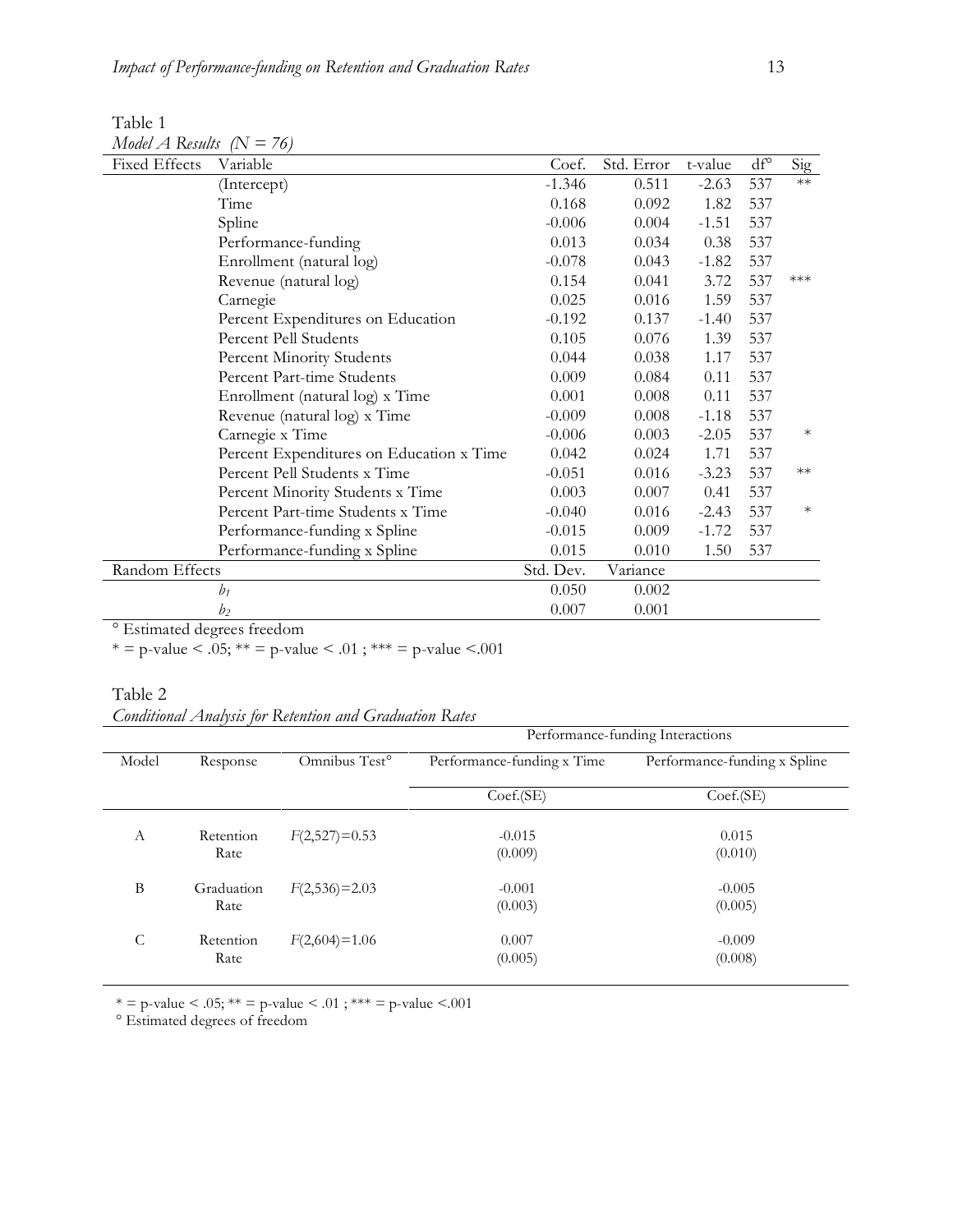| <b>Fixed Effects Parameters</b> |                                                             |                                          |
|---------------------------------|-------------------------------------------------------------|------------------------------------------|
|                                 | Full Model                                                  | Reduced Model                            |
|                                 | Performance-funding                                         | Performance-funding                      |
|                                 | Enrollment (natural log)                                    | Enrollment (natural log)                 |
|                                 | Revenue (natural log)                                       | Revenue (natural log)                    |
|                                 | Carnegie                                                    | Carnegie                                 |
|                                 | Percent Expenditures on Education                           | Percent Expenditures on Education        |
|                                 | Percent Pell Students                                       | Percent Pell Students                    |
|                                 | Percent Minority Students                                   | Percent Minority Students                |
|                                 | Percent Part-time Students                                  | Percent Part-time Students               |
|                                 | Enrollment (natural log) x Time                             | Enrollment (natural log) x Time          |
|                                 | Revenue (natural log) x Time                                | Revenue (natural log) x Time             |
|                                 | Carnegie x Time                                             | Carnegie x Time                          |
|                                 | Percent Expenditures on Education x Time                    | Percent Expenditures on Education x Time |
|                                 | Percent Pell Students x Time                                | Percent Pell Students x Time             |
|                                 | Percent Minority Students x Time                            | Percent Minority Students x Time         |
|                                 | Percent Part-time Students x Time                           | Percent Part-time Students x Time        |
|                                 | Performance-funding x Time                                  |                                          |
|                                 | Performance-funding x Spline                                |                                          |
|                                 |                                                             |                                          |
| Goodness of Fit                 | Reduced Model                                               | Full Model                               |
|                                 |                                                             | Model A                                  |
| AIC                             | $-1107$                                                     | $-2261$                                  |
| <b>BIC</b>                      | $-2155$                                                     | $-2167$                                  |
| LogLik                          | 1152                                                        | 1151                                     |
| Chi Sq.                         |                                                             | 1.041                                    |
| df                              |                                                             | 2                                        |
| Sig.                            |                                                             |                                          |
|                                 |                                                             | Model B                                  |
| AIC                             | $-2631$                                                     | $-2631$                                  |
| <b>BIC</b>                      | $-2527$                                                     | $-2536$                                  |
| LogLik                          | 1338                                                        | 1336                                     |
| Chi Sq.                         |                                                             | 4.09                                     |
| df                              |                                                             | 2                                        |
| Sig.                            |                                                             |                                          |
|                                 |                                                             | Model C                                  |
| AIC                             | $-1935$                                                     | $-1937$                                  |
| <b>BIC</b>                      | $-1833$                                                     | $-1843$                                  |
| LogLik                          | 990                                                         | 989                                      |
| Chi Sq.                         |                                                             | 2.19                                     |
| df                              |                                                             | $\overline{2}$                           |
| Sig.                            |                                                             |                                          |
|                                 | * = p-value < .05; ** = p-value < .01; *** = p-value < .001 |                                          |

Table 3 *Conditional Analysis for Retention and Graduation Rates using Log-Likelihood*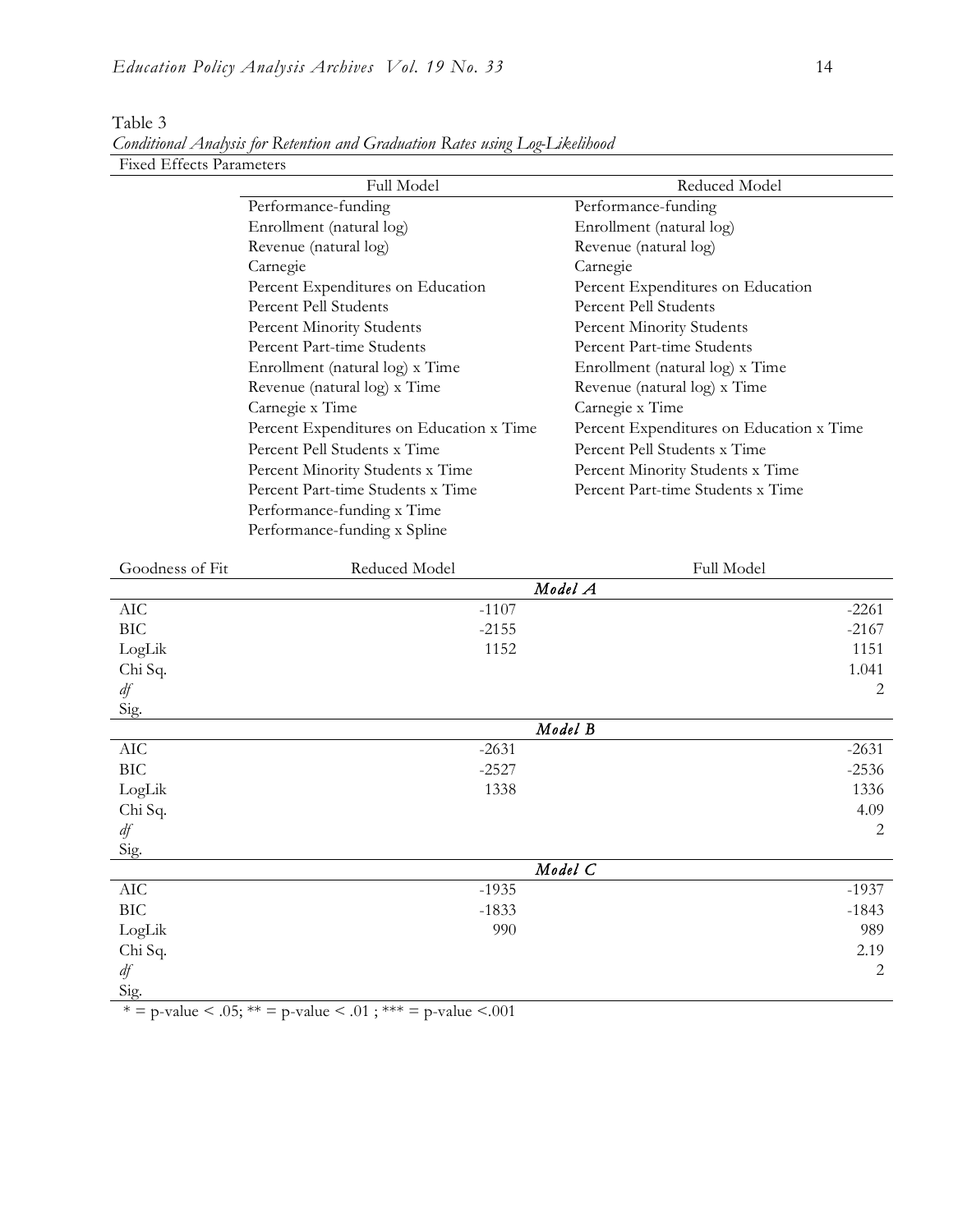*(Model B) Research Question 2*: *What is the impact of Tennessee's adoption of six-year graduation rates as a performance measure in the state's performance-funding program in 1997 on institutional six-year rates at Tennessee public four-year institutions compared to their peers?*

Four-year institutions in Tennessee had a mean six-year graduation rate of 0.38 (SD =  $0.08$ ), compared to their peers, whose average six-year graduation rate was  $0.45$  (SD = 0.14). By 2007, Tennessee four-year institutions' mean six-year graduation rate had increased to  $0.41$  (SD = .08), and their peers had increased to 0.51 (SD = 0.15). A paired samples t-test was used to test for a statistically significant difference between the six-year graduation rate in 1999 and 2007. The results of the test,  $t(8) = .785$ ,  $p = .45$ , suggest that there is no difference in the change of graduation rates for Tennessee institutions over the time period. Tennessee's peer institutions' mean difference was statistically significant,  $t(44) = 2.37$ ,  $p < .05$ , suggesting that Tennessee's peer institutions' mean in 2007 was significantly higher than in 1999. Finally, the groups were compared for mean differences in 1999 and 2007. The results of the independent samples t-test revealed there is no intercept effect,  $t(73) = 1.53$ ,  $p = 0.129$ ; however, there was a statistically significant difference in the mean six-year graduation rates in 2007,  $t(74) = 2.023$ , p < .05).

Unlike the 1997 retention model, the descriptive analysis suggests that there may be an effect of performance-funding groups on six-year graduation rates over the period studied. A spline linear mixed model was utilized to test for an interaction effect between performance-funding group and the mean six-year graduation rate change before and after the policy adoption. The results of the fitted model are presented in Table 4. The model shows that there is no significant variation in sixyear graduation rates over time,  $t(536) = -0.80$ ,  $p = 0.42$ ; however there is an intercept effect,  $t(536)$  $= 3.13$ , p  $\leq 0.05$ . Lower Carnegie classification,  $t(536) = -4.20$ , p  $\leq 0.05$ , and higher percentages of part-time students  $t(536) = -3.36$ ,  $p < 0.05$ , account for significant variation in intercepts. No covariates included in the model accounted for unique variance in slopes. As was the case in the 1997 retention model, performance-funding group membership did not account for unique variance in six-year graduation rates' intercepts or slopes.

Table 5 presents the results of the test of the hypothesis of interest of no group differences in change in retention rates after the new performance-funding policy was implemented:  $H_0$ :  $\beta_6 = \beta_8 = 0$ . The test of the hypothesis reveals that the two parameters of interest are not statistically different from zero,  $F(2, 605) = 1.06$ ,  $p = 0.34$ . This evidence is further corroborated by the model comparisons presented in Table 3 under Model C. The goodness of fit statistics reveal that the reduced model fits the data better than the full model ( $\chi^2(2) = 2.19$ , p = 0.33). Once again, the results show that the implementation of performance-funding was not associated with statistically different changes in retention rates at Tennessee institutions compared to their peers.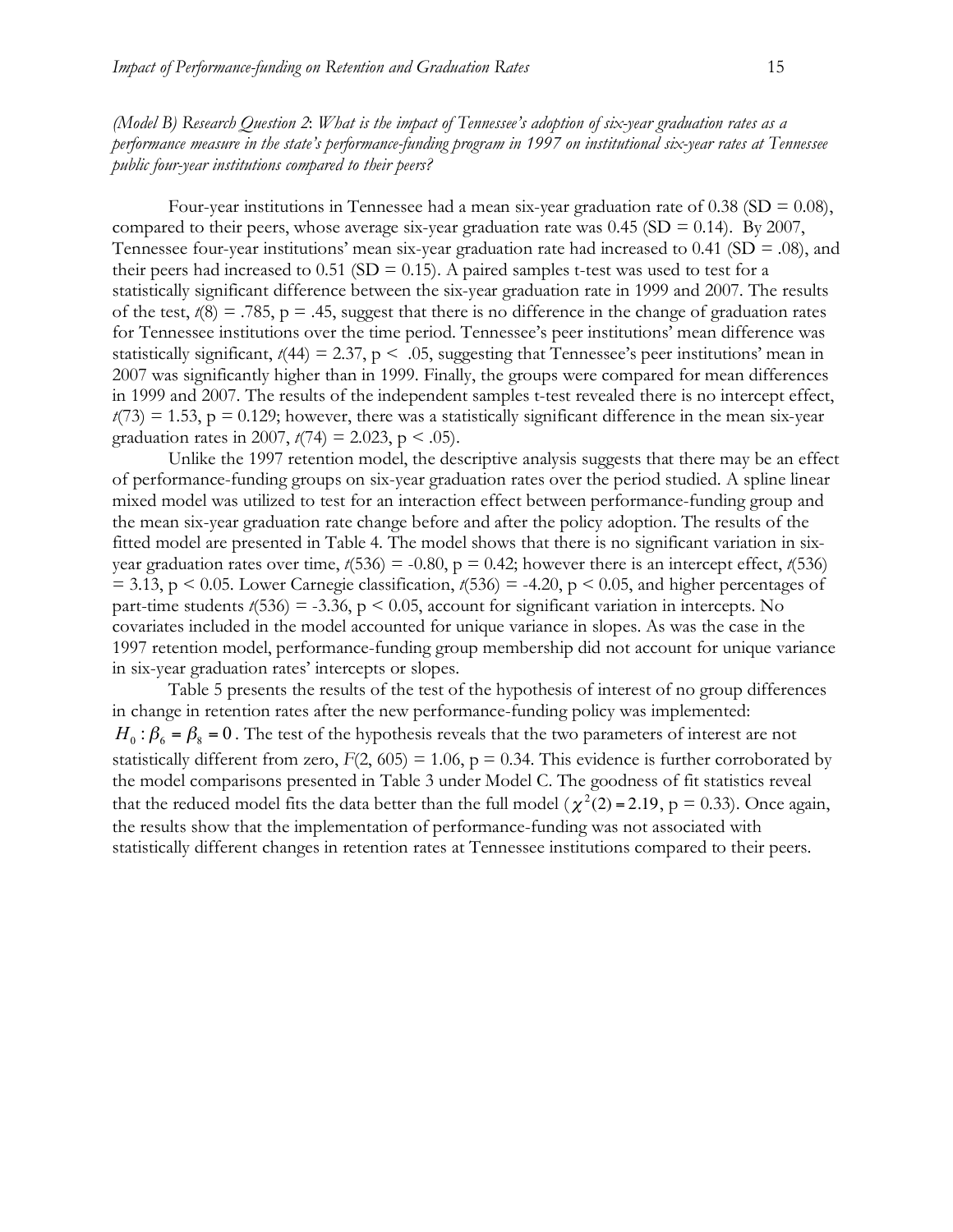Table 4 *Model B Results (N = 76)*

| Fixed<br>Effects | Variable                                    | Coef.    | Std. Error | t-value | df° | Sig  |
|------------------|---------------------------------------------|----------|------------|---------|-----|------|
|                  | (Intercept)                                 | 1.258    | 0.402      | 3.13    | 536 | $**$ |
|                  | Time                                        | $-0.035$ | 0.044      | $-0.80$ | 536 |      |
|                  | Spline                                      | 0.000    | 0.002      | $-0.02$ | 536 |      |
|                  | Performance-funding                         | $-0.040$ | 0.043      | $-0.94$ | 536 |      |
|                  | Enrollment (natural log)                    | 0.001    | 0.029      | 0.03    | 536 |      |
|                  | Revenue (natural log)                       | $-0.033$ | 0.024      | $-1.40$ | 536 |      |
|                  | Carnegie                                    | $-0.075$ | 0.018      | $-4.20$ | 536 | ***  |
|                  | Percent of Expenditures on Education        | 0.011    | 0.063      | 0.18    | 536 |      |
|                  | Percent Pell Students                       | $-0.005$ | 0.034      | $-0.14$ | 536 |      |
|                  | Percent Minority Students                   | $-0.057$ | 0.048      | $-1.20$ | 536 |      |
|                  | Percent Part-time Students                  | $-0.206$ | 0.061      | $-3.36$ | 536 | ***  |
|                  | Enrollment (natural log) x Time             | 0.004    | 0.004      | 0.98    | 536 |      |
|                  | Revenue (natural log) x Time                | 0.001    | 0.003      | 0.16    | 536 |      |
|                  | Carnegie x Time                             | 0.001    | 0.001      | 0.55    | 536 |      |
|                  | Percent of Expenditures on Education x Time | 0.001    | 0.010      | 0.09    | 536 |      |
|                  | Percent Pell Students x Time                | $-0.002$ | 0.009      | $-0.23$ | 536 |      |
|                  | Percent Minority Students x Time            | $-0.003$ | 0.004      | $-0.66$ | 536 |      |
|                  | Percent Part-time Students x Time           | $-0.004$ | 0.008      | $-0.53$ | 536 |      |
|                  | Performance-funding x Time                  | $-0.001$ | 0.003      | $-0.44$ | 536 |      |
|                  | Performance-funding x Spline                | $-0.005$ | 0.005      | $-1.17$ | 536 |      |
| Random           |                                             | Std.     |            |         |     |      |
| Effects          |                                             | Dev.     | Variance   |         |     |      |
|                  | $b_1$                                       | 0.110    | 0.0136     |         |     |      |
|                  | b <sub>2</sub>                              | 0.005    | 0.0005     |         |     |      |

° Estimated degrees freedom

\* =  $p$ -value < .05; \*\* =  $p$ -value < .01; \*\*\* =  $p$ -value < .001

The results of the test of the hypothesis of interest of no group differences in change in sixyear graduation rates after the policy was implemented:  $H_0$ :  $\beta_6 = \beta_8 = 0$  are presented in Table 2 under Model B. The test of the hypothesis reveals that the two parameters of interest are not statistically different from zero,  $F(2, 536) = 2.03$ ,  $p = 0.13$ . The researchers also confirmed these results by conducting model comparisons using Log likelihood. The results of the model comparison are presented in Table 3 under Model B. The goodness of fit statistics reveal that the reduced model fits the data better than the full model ( $\chi^2(2)$  = 4.09, p = 0.13). Consistent with the ! Tennessee institutions compared to their peers. 1997 retention rate model (Model A), the results show that the implementation of performancefunding was not associated with statistically different changes in six-year graduation rates at

*(Model C) Research Question 3: What is the impact of Tennessee doubling the monetary value associated with its retention rate measure in the performance-funding program in 2005 on institutional retention rates at Tennessee public four-year institutions compared to their peers?*

Four-year institutions in Tennessee had a mean retention rate of 0.69 (SD =  $0.04$ ) in 2001, compared to their peers whose average retention rate was  $0.78$  (SD = 0.08). By 2009, Tennessee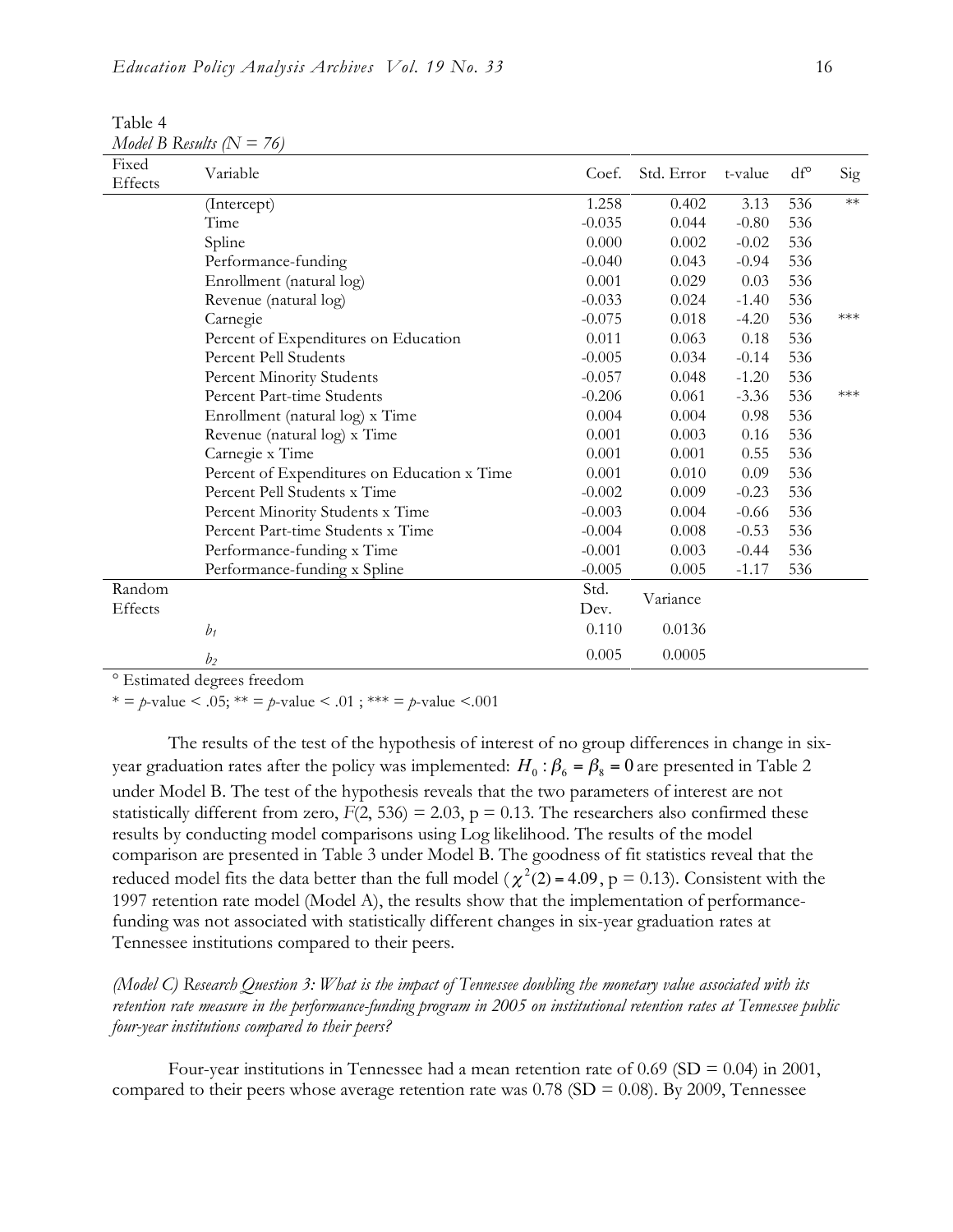four-year institutions' mean retention rate had increased to  $0.72$  (SD = .05), and their peers had failed to increase (mean  $= 0.78$ ; SD  $= 0.08$ ). A paired samples t-test was used to test for a statistically significant difference between the mean retention rates for both groups in 2001 and 2009. The results of the tests suggest that there are no statistically significant differences in the change of retention rates for Tennessee institutions,  $t(8) = 1.092$ ,  $p = .30$ , or their peers,  $t(37) = 2.97$ ,  $p < .05$ , over the time period. Additionally, the groups were compared for mean differences in 2001 and 2009. The results of the independent samples t-test showed that there is an intercept effect,  $t(73)$  = 2.97, p  $\leq$  0.05, as well as a statistically significant difference in the retention rates in 2009, *t*(74) = 2.14,  $p < .05$ .

In order to better model the linear retention rate change over time by performance-funding group membership, a spline linear mixed model was utilized. The utilization of a spline linear mixed model allows the researcher to test for an interaction effect between performance-funding group and the mean retention rate change before and after the policy adoption. Table 5 presents the results of the fitted model. The results show that there is no significant variation in intercepts, *t*(605) = 1.16,  $p = 0.24$ , or slopes,  $t(605) = -1.60$ ,  $p = 0.10$ , over time. The larger the percent of Pell students,  $t(605)$  $=$  -4.21,  $p \le 0.05$ , and the higher the percentage of part-time students,  $t(605) = -3.04$ ,  $p \le 0.05$ , are associated with lower retention rate intercepts. The higher the percentage of minority students,  $t(605) = -3.04$ ,  $p \le 0.05$ , and being a member of the peer group in the performance-funding group variable,  $t(605) = -2.44$ ,  $p \le 0.05$  is associated with higher retention rate intercepts. No covariates included in the model accounted for unique variance in slopes. While performance-funding group membership was significant in explaining intercept differences, group membership did not explain any unique variation in retention rate slopes.

Table 5 *Model C Results (N = 76)*

| <b>Fixed Effects</b> | Variable                                 | Coef.     | Std. Error | t-value | $df^{\circ}$ | Sig    |
|----------------------|------------------------------------------|-----------|------------|---------|--------------|--------|
|                      | (Intercept)                              | 0.3761    | 0.3238     | 1.16    | 605          |        |
|                      | Time                                     | $-0.0852$ | 0.0532     | $-1.60$ | 605          |        |
|                      | Spline                                   | 0.0004    | 0.0035     | 0.10    | 605          |        |
|                      | Performance-funding                      | $-0.0445$ | 0.0183     | $-2.44$ | 605          | $\ast$ |
|                      | Enrollment (natural log)                 | 0.0112    | 0.0255     | 0.44    | 605          |        |
|                      | Revenue (natural log)                    | 0.0211    | 0.0249     | 0.85    | 605          |        |
|                      | Carnegie                                 | 0.0111    | 0.0092     | 1.21    | 605          |        |
|                      | Percent Expenditures on Education        | $-0.0912$ | 0.0753     | $-1.21$ | 605          |        |
|                      | Percent Pell Students                    | $-0.3023$ | 0.0717     | $-4.21$ | 605          | ***    |
|                      | Percent Minority Students                | 0.1266    | 0.0285     | 4.44    | 605          | $***$  |
|                      | Percent Part-time Students               | $-0.1663$ | 0.0548     | $-3.04$ | 605          | $**$   |
|                      | Enrollment (natural log) x Time          | $-0.0022$ | 0.0044     | $-0.51$ | 605          |        |
|                      | Revenue (natural log) x Time             | 0.0057    | 0.0043     | 1.33    | 605          |        |
|                      | Carnegie x Time                          | $-0.0024$ | 0.0014     | $-1.71$ | 605          |        |
|                      | Percent Expenditures on Education x Time | 0.0082    | 0.0128     | 0.65    | 605          |        |
|                      | Percent Pell Students x Time             | 0.0074    | 0.0119     | 0.62    | 605          |        |
|                      | Percent Minority Students x Time         | $-0.0119$ | 0.0041     | $-2.94$ | 605          | $**$   |
|                      | Percent Part-time Students x Time        | $-0.0123$ | 0.0099     | $-1.24$ | 605          |        |
|                      | Performance-funding x Time               | 0.0072    | 0.0050     | 1.42    | 605          |        |
|                      | Performance-funding x Spline             | $-0.0094$ | 0.0089     | $-1.06$ | 605          |        |
| Random Effects       |                                          | Std. Dev. | Variance   |         |              |        |
|                      | $b_1$                                    | 0.053     | 0.0028     |         |              |        |
|                      | b <sub>2</sub>                           | 0.007     | 0.0004     |         |              |        |

° Estimated degrees freedom

\* = p-value < .05; \*\* = p-value < .01; \*\*\* = p-value < .001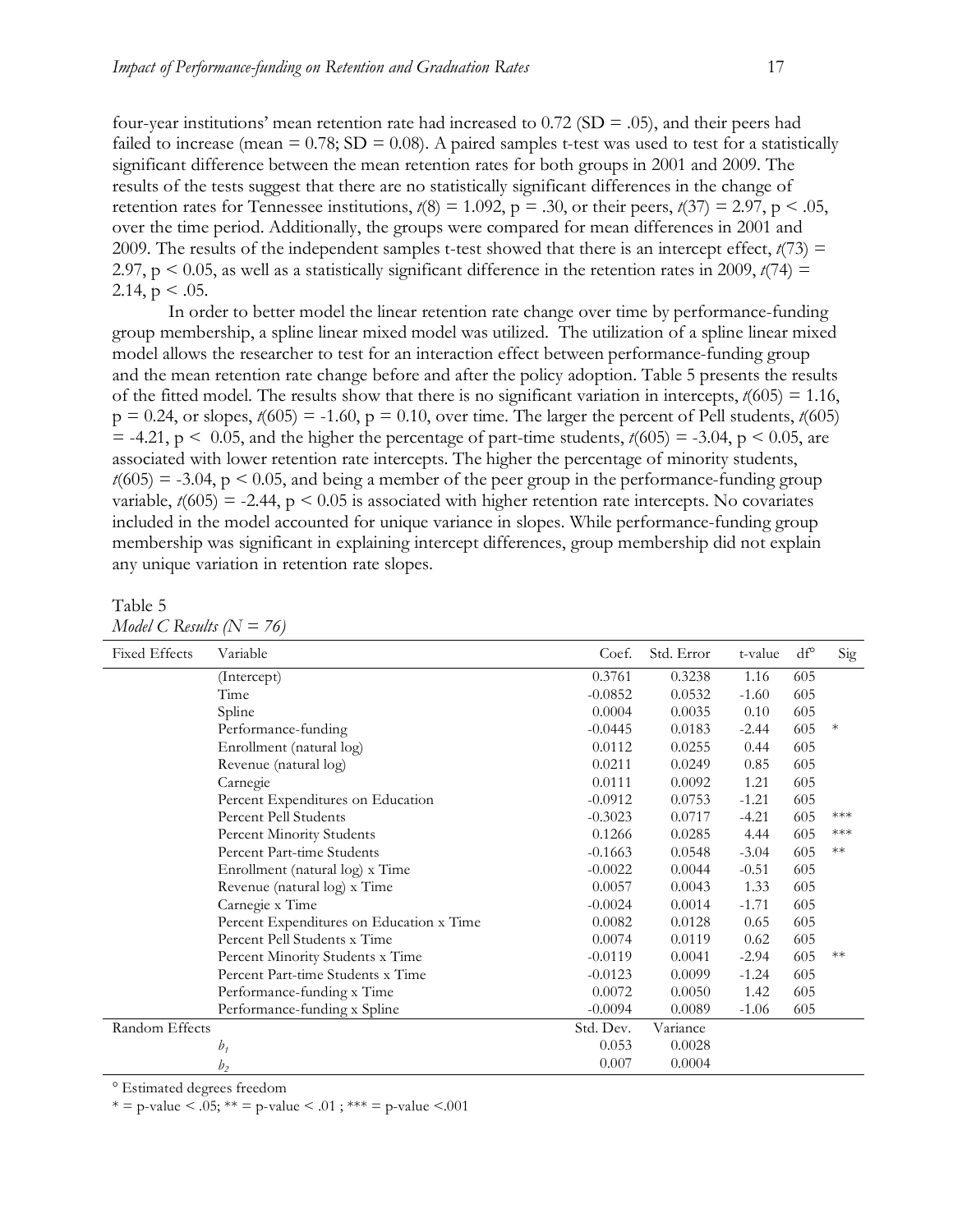### **Policy Implications**

This study examined: 1) the impact of Tennessee's adoption of retention and six-year graduation rates into the performance-funding program in 1997, and 2) the impact of the State doubling the monetary value of these two measures in the performance-funding model in 2005. Treating the adoption of these performance-funding policies in Tennessee as a quasi-experiment, the study compared the impact of the policy adoptions on Tennessee institutions' rate of change in retention and six-year graduation rates before the policy was adopted with the rate of change for the years following the policy adoption compared to their peer institutions. The results of the analyses can be summarized as follows:

The addition of retention rates into the performance-funding model in 1997 was not associated with a significant difference in the rate of change in Tennessee institutions' retention rates compared to their peers. The results were similar for the addition of six-year graduation rates into the performance-funding model by the State in 1997. The graduation rate of Tennessee institutions did not change at a statistically different rate compared to the pre-policy adoption period when the institutions were compared to their peers. Finally, the attempt by the State to further incentivize improvement in institutional outcomes by doubling the money tied to the retention and graduation rate measures in 2005 was unrelated to the institutions' change in retention rates.

Despite these monetary incentives, this study's findings suggest that the adoption of new performance-funding policies has little impact on altering institutional outcomes at their current funding levels. Our findings support previous hypotheses that institutions do not have enough financial incentive to emphasize improving student outcomes (Petrides, McClelland, & Nodine, 2004; Burke & Serban, 1999).

Additionally, public four-year institutions are major organizations, where change occurs incrementally and is often costly. Increasing 6-year graduation and retention rate performance takes time and considerable resources. Simply put, the small percentage of funds tied to performancefunding (usually around 5%) may not provide enough financial incentive to influence changes in institutional outcomes. These incentives may have been further weakened as state appropriations continue to decline as a percentage of institutional budgets over the last three decades (Kane, Orszag, & Gunter, 2003; Cheslock & Gianneschi, 2008), leading public institutional leaders to comment that their institutions, which were once state-supported, then state-assisted, are now only state-located (de Vise, 2011). These comments highlight one of the challenges states face in trying to influence institutional outcomes while supplying a smaller proportion of institutional revenues.

 Furthermore, during the sixth cycle of performance-funding in Tennessee (2005-2010), institutions, as a whole, averaged receiving over 91% of the potential performance-funding revenue they were eligible to receive (THEC, 2011). The results of the current study found that on at least two of the measures, however, institutions in Tennessee showed no significant difference compared to their peer institutions in the measures' changes over time. The rate at which Tennessee institutions are achieving their potential performance-funding suggests that institutions can achieve their performance goals with relative ease.

Our findings suggest that institutions are able to meet the performance requirement without improving their outcomes. At the current funding level, the consequences of failing to improve institutional outcomes are low. In order to incentivize improvement in institutional outcomes, policymakers are left with two options: 1) consider raising the stakes around performance-funding, or 2) pursue new strategies to achieve their goals.

Regarding the first option, beginning in FY 2012, Tennessee is increasing the proportion of state appropriations tied to institutional performance outcomes. Recognizing that higher education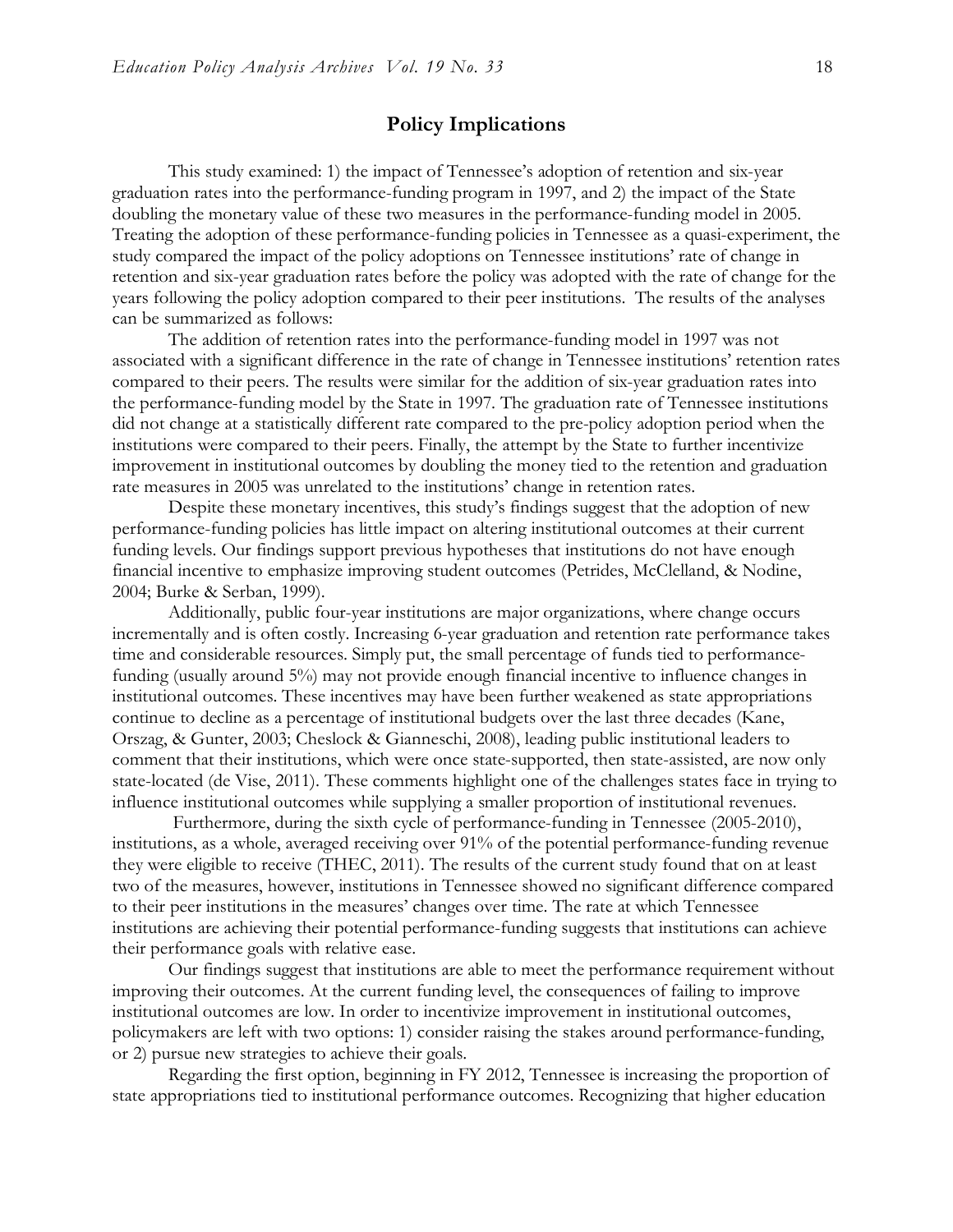is key for economic development and the future success of the state, Tennessee recently passed major legislation (the Complete College Tennessee Act of 2010), which focuses on more closely tying institutional performance to state priorities. A key piece of the new legislation was the creation of a new outcomes-based funding model. No longer will performance measures be tied to just 5.45% of state appropriations. Under the new model as much as 80% of an institution's appropriations from the state will be tied to these measures.

While the current study has shown that tying five percent of appropriations to performance measures has not been significant in influencing changes in institutional outcomes, the verdict remains unsettled on whether Tennessee's new policy of tying a higher percentage of appropriations to these measures will sufficiently incentivize the desired change in institutional outcomes. Future research should examine the impact of Tennessee's new funding policy on institutional performance. Additionally, the evolution of the proportion of Tennessee's state appropriations tied to performance measures raises the question: What proportion of appropriations tied to performance measures is enough to incentivize changes in institutional outcomes?

With regard to the second option, while performance-funding policies may be politically desirable, our results suggest that policymakers may want to consider utilizing alternative policies to achieve improved institutional outcomes. Research on the use of performance-based accountability policies and their effectiveness in government has a rich history in the performance management literature, which may be informative for the ongoing policy dialogue. Specifically, scholars have found little evidence that other performance-based budgeting programs have produced the desired results (Andrews & Hill, 2003; Moynihan & Andrews, 2011). Given that scholars have found similar results across multiple fields, the effectiveness of these policies to generate the desired results is questionable. While the research findings speak to the tangible benefits of these policies, it is important not to devalue the importance these policies may hold both politically and culturally.

Finally, we believe it would be a mistake to conclude from our findings that performancefunding has not been an effective policy. It may be more appropriate to reframe discussions of its effectiveness around implementation and quality assurance rather than performance. The state's long history of performance-funding, which spans over three decades, established a new framework for accountability for higher education that focused on institutional performance and outcomes. Performance-funding has changed the conversation and culture of expectations of both the public and higher education in Tennessee by tying some state appropriations to outcomes. Given that the study's results showed that institutional outcomes did not improve over the period studied compared to their peer institutions, the high success rate of Tennessee institutions in receiving their performance-funding dollars may raise concerns over how effective the measures are that are being used to evaluate institutional performance. Regardless, the state's long history of tying state appropriations to outcomes may have made tying 80% of state appropriations to outcomes more politically palatable and culturally feasible. In short, participation in performance-funding created a climate that was conducive to expanding the reforms embedded in the Complete College Tennessee Act.

### **Conclusion**

In an attempt to increase accountability and incentivize institutional performance, numerous states have followed Tennessee's example by establishing performance-funding programs. Additionally, at least three states (Indiana, Louisiana, and Texas) have recently adopted or are considering adopting performance-funding programs (MHEC, 2009). While the study's findings are obviously particular to Tennessee, the study's results have implications for state policy makers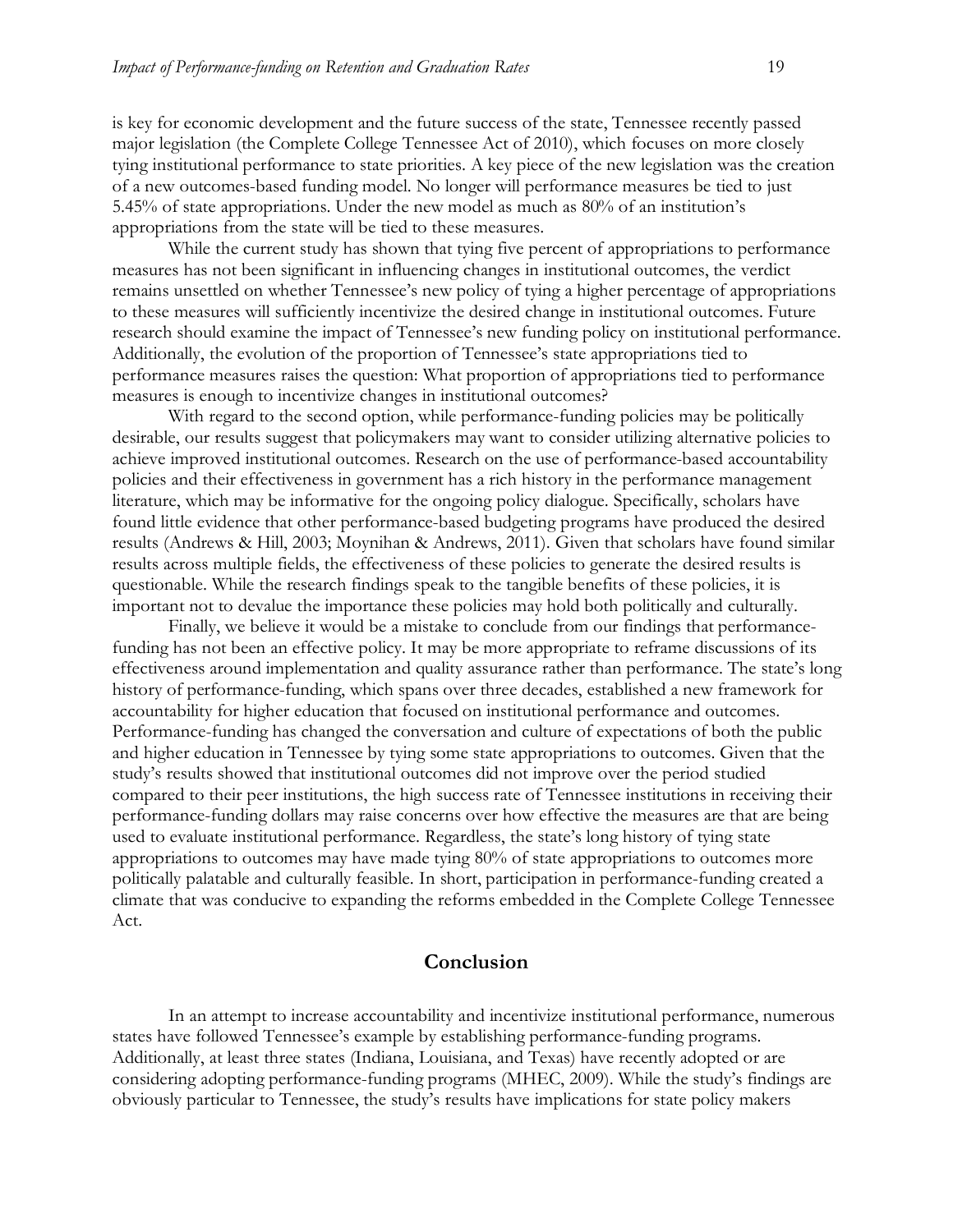considering adopting new performance-budgeting programs, higher education governance boards that are advising legislative leaders on the merits of these programs, and the public.

This paper provides evidence that public institutions in Tennessee have not responded to the current monetary incentives created by the State's adoption of performance-funding policies. The introduction of retention and six-year graduation rates as a measure included in performancefunding in 1997 did not result in a statistically significant difference in the mean retention or six-year graduation rates at Tennessee institutions compared to their peers. Additionally, the doubling of the monetary incentive associated with the retention and six-year graduation rate measures by the State in 2005 was not associated with increases in retention rates at Tennessee institutions compared to their peer institutions.

These results suggest that States' adoption of performance-funding programs, such as the one in Tennessee, may not incentivize the change in institutional outcomes as desired by state leaders at their current funding levels. Previously, Shin and Milton (2004) recommended that policy makers should sustain performance-based funding programs until sufficient time has passed and they either result in increased performance or are shown to be ineffective. Based on the study's results, policy makers may want to: 1) consider increasing the financial incentives tied to these policies in order to elicit their desired change in institutional outcomes, or 2) consider other methods to improve institutional outcomes.

#### **References**

- Adelman, C. (1999). *Answers in the tool box: Academic intensity, attendance patterns, and bachelor's degree attainment.* Washington, DC: U.S. Department of Education, Office of Educational Research and Improvement.
- Adelman, C. (2004). Principal indicators of student academic histories in postsecondary education, 1972-2000. Washington, DC: U.S. Department of Education, 161.
- Adelman, C. (2006). *The toolbox revisited: Paths to degree completion from high school through college*. Washington, DC: U.S. Department of Education, 223.
- Alexander, F.K. (2000). The changing face of accountability: Monitoring and assessing institutional performance in higher education. *The Journal of Higher Education, 41*(4), 411-431.
- Andrews, M., & Hill, H. (2003). The impact of traditional budgeting systems on the effectiveness of performance-based budgeting: A different viewpoint on recent findings. *International Journal of Public Administration*, *26*(2): 135-55.
- Banta, T. W., Rudolph, L. B., Van Dyke, J., & Fisher, H. S. (1996). Performance *funding comes of age in Tennessee. The Journal of Higher Education, 67, 23-45.*
- Barnett, R. (1992). *Improving Higher Education: Total Quality Care*. Bristol, PA: Open University Press.
- Bogue, E. G., & Johnson, B. D. (2010). Performance incentives and public college accountability in the United States: A quarter century policy audit. *Higher Education Management and Policy*, *22(2),*  1-22.
- Burke, J. C. (2005). The many faces of accountability. In J. C. Burke (Ed.), *Achieving Accountability in Higher Education* (pp. 1-24). San Francisco, CA: Jossey-Bass.
- Burke J. C. (Ed.), & Associates. (2002). *Funding public colleges and universities for performance: Popularity, problems, and prospects.* Albany, NY: The Rockefeller Institute Press.
- Burke, J. C., & Minassians, H. (2003). *Real accountability or accountability "lite": Seventh annual survey, 2003.* Albany, NY: Rockefeller Institute of Government.
- Burke, J. C., & Modarresi, S. (1999). To keep or not to keep performance-funding: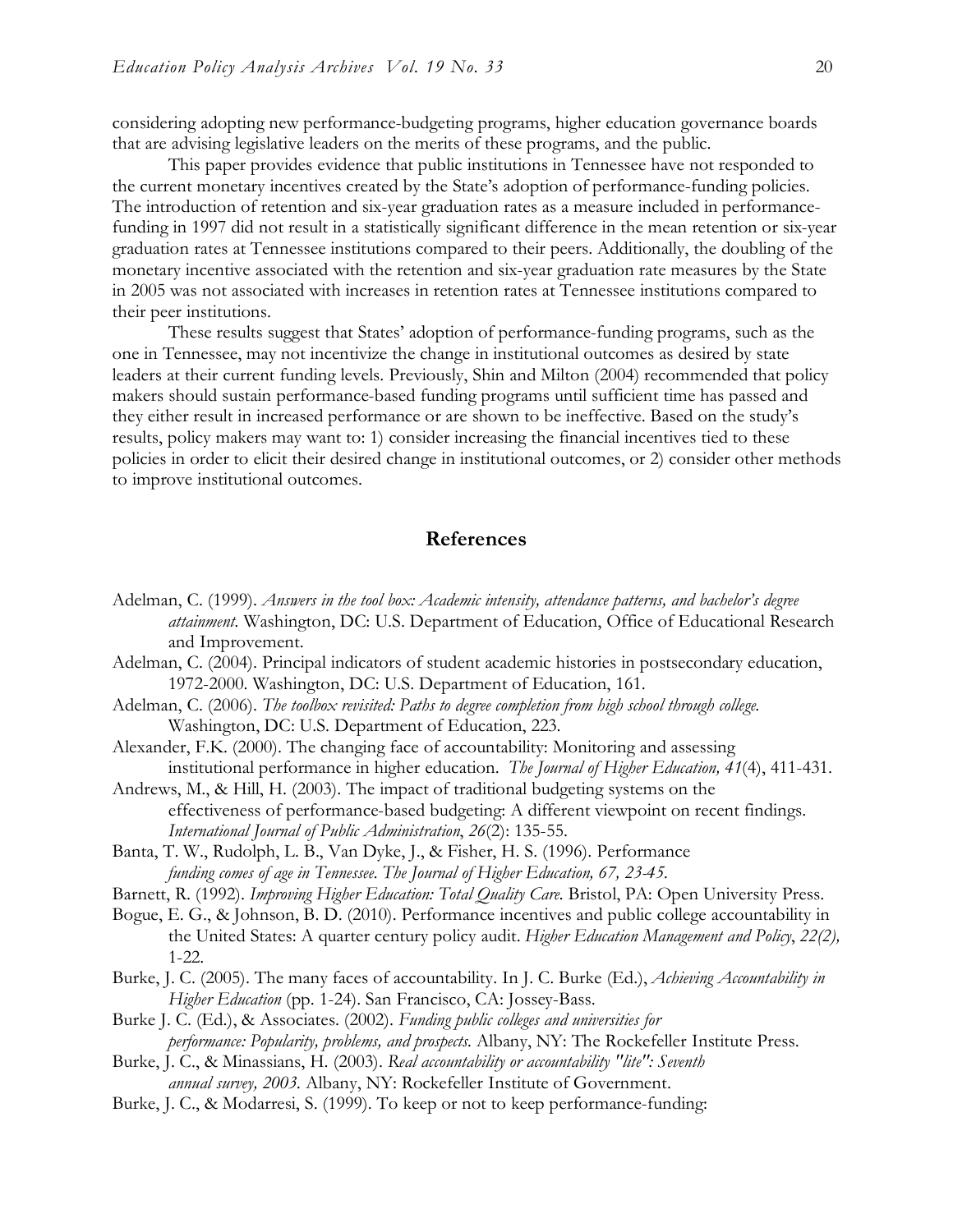Signals from stakeholders. *The Journal of Higher Education*, *71*(4), 832-853.

- Burke, J. C., & Modarresi, S. (2001). Performance-funding programs: Assessing their stability. *Research in Higher Education*, *42*(1), 51-70.
- Burke, J. C., Modarresi, S., & Serban, A. M. (1999). Performance: Shouldn't it count for *something in state budgeting? Change, 31(6), 16-23.*
- Burke, J. C. & Serban, A. M. (1997). *Performance-funding and budgeting for public higher education: Current status and future prospects.* Albany, NY: Rockefeller Institute of Government.
- Burke, J. C., & Serban, A. M. (1999). Performance-funding for public higher education: Fad or trend? *New Directions in Institutional Research*, *97*. San Francisco: Jossey-Bass
- Cabrera, A. F., Burkum, K. R., & Nasa, S. M. L. (2005). Pathways to a four-year *degree. In A. Seidman (Ed.), College Student Retention: A Formula for Student Success (pp. 155-214). Connecticut: ACE (Praeger Series on Higher Education)*
- Cheslock, J. J., & Gianneschi, M. (2008). Replacing state appropriations with alternative revenue sources: The case of voluntary support. *The Journal of Higher Education*, *79*(2), 208-229.
- Couturier, L. K. (2005). The unspoken is being undone: The market's impact on higher education's public purpose. *New Directions for Higher Education 2005*(129), 85-100.
- *de Vise, D. (2011, July 2).* Public colleges tap private funds as state support dwindles*. The Washington Post*. Retrieved July 17, 2011, from http://www.washingtonpost.com/local/education/public-colleges-tap-private-funds-asstate-support-dwindles/2011/06/29/AGHiWQvH\_story.html
- DesJardins, S. L., Ahlburg, D. A., & McCall, B. P. (2002). A temporal investigation of *factors related to timely degree completion. The Journal of Higher Education, 73(5), 555-581.*
- Dougherty, K. J., & Natow, R. S. (2009, May). *The demise of higher education performance-funding systems in three states* (CCRC Working Paper No. 17). New York, NY: Teachers College, Columbia University.
- Doyle, W. R. and Noland, B. (2006, May). Does performance-funding make a difference for students? Paper presented at the annual meeting of the Association for Institutional Research. Chicago, IL.
- Fitzmaurice, G. M., Laird, N. M., & Ware, J. H. (2004). *Applied longitudinal analysis.* New York: Wiley.
- Gaither, G. H., Nedwek, B. P., & Neal, J. E. (1994). *Measuring up: The promises and pitfalls of performance indicators in higher education*. ASHE-ERIC higher education reports, Number 5. Washington, DC: ASHE-ERIC Clearinghouse.
- Gorbunov, A. V. (2010, November). *The rise and fall of performance-funding: Antecedents of policy adoption and failure in higher education*. Paper presented at the meeting of the Annual Association for the Study of Higher Education. Indianapolis, Indiana.
- Horn, L. (2006). *How 4-year college graduation rates vary with selectivity and the size of low-income enrollment*  (NCES 2007-161) Washington, DC U.S. Department of Education.
- Horn, L., Berger, R., & Carroll, C. D. (2004). *College persistence on the rise? Changes in 5-year degree*  completion and postsecondary persistence rates between 1994 and 2000: Postsecondary Education Descriptive Analysis Reports. NCES 2005-156. National Center for Education Statistics*, 97.*
- Kane, T. J., Orszag, P. R., & Gunter, D. L. (2003). *State fiscal constraints and higher education spending: The role of Medicaid and the business cycle* (Urban-Brookings Tax Policy Center. Discussion Paper No. 11). Washington, DC: Urban Institute.
- Kim, D. (2007). The effect of loans on students' degree attainment: Differences by *student and institutional characteristics. Harvard Educational Review, 77(1), 64-97.*
- Layzell, D. T. (1999). Linking performance to funding outcomes at the state level for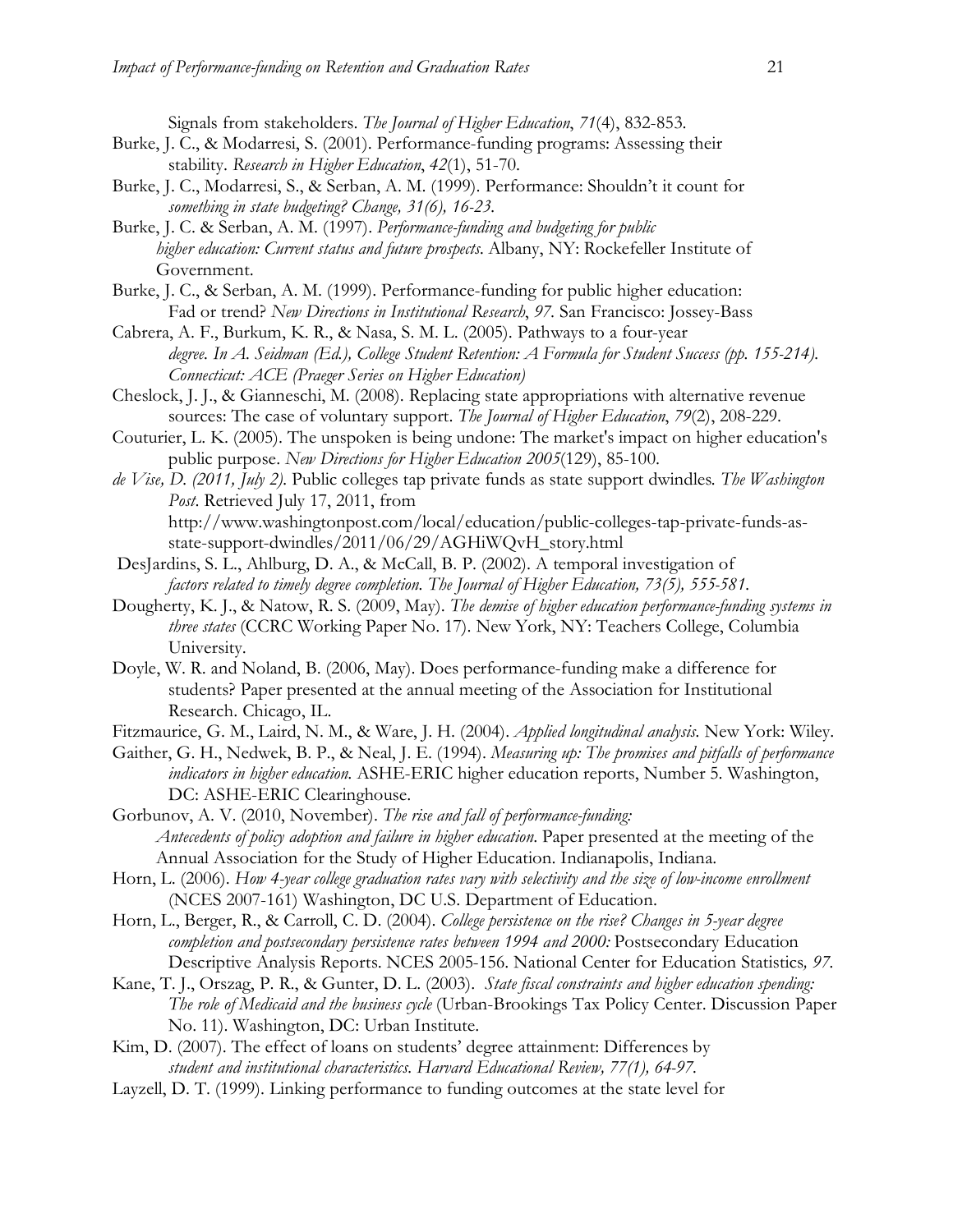public institutions of higher education: Past, present, and future. *Research in Higher Education*, 40(2), 233-246.

- Lingenfelter, P. (April 14, 2008). State support for public higher education. Association of Governing Boards, SHEEO. Retrieved August 8, 2008, from http://www.sheeo.org/about/paulpres/AGB%202- 2008%20%20State%20support%20for%20higher%20education.pdf
- McLendon, M.K., Hearn, J.C., & Deaton, R. (2006). Called to account: Analyzing the origins and spread of state performance-accountability policies for higher education. *Educational Evaluation and Policy Analysis. 28*(1), 1-24.
- Midwest Higher Education Compact (MHEC). (2009). *Completion-based funding for higher education*. Midwest Higher Education Compact policy brief. Retrieved January 12, 2010 from http://www.mhec.org/pdfs/0209completionbasedfunding.pdf.
- Moynihan, D. P., & Andrews, M. (2011). Budgets and financial management. In In R. M. Walker, G. A. Boyne, & G. A. Brewer (Eds.), *Public management and performance: Research directions.*(pp. ?) Cambridge University Press.
- Pedhazur, E. J., & Schmelkin, L. P. (1991). *Measurement, design, and analysis: An integrated approach. Hillsdale, NJ: Lawrence Erlbaum.*
- Perdu, D. M., & Levis, A. H. (1998). Adaptation as a morphing process: A methodology for the design and evaluation of adaptive organization structures. *Computational and Mathematical Organization Theory, 4*(1), 5-41
- Petrides, L.A., McClelland, S.I., Nodine, T.R. (2004). Using external accountability mandates to create internal change. *Planning for Higher Education, 33*(1), 44-50.
- Pfeffer, J., & Salancik, G.R. (1978). *The external control of organizations.* New York: Harper & Row,
- Pfeffer, J., & Salancik, G. R. (2003). The external control of organizations: A resource dependence Perspective*.* Stanford, CA: Stanford University Press.
- Raudenbush, S. W., & Bryk, A. S. (2002). *Hierarchical linear models: Applications and data analysis methods*. Thousand Oaks, CA: Sage.
- Schmidt, P. (2001, June 15). South Carolina panel criticizes college-financing law. *The Chronicle of Higher Education.* Retrieved on March 12, 2010 from http://chronicle.com/article/South-Carolina-Panel/13119
- Serban, A. M., & Burke, J. C. (1998). Meeting the performance-funding challenge, a nine-state comparative analysis. *Public Productivity & Management Review*, *22*(2), 157-176.
- Shin J., & Milton, S. (2004). The effects of performance budgeting and funding programs on graduation rate in public four-year colleges and universities. *Education Policy Analysis Archives*, 12(22), 1-26.
- Singer, J. D., & Willett, J. B. (2003). *Applied longitudinal data analysis: Modeling change and event occurrence*: Oxford University Press, USA.
- Swail, W. S., Redd, K. E., & Perna, L. W. (2003). Retaining minority students in higher education: A framework for success. *ASHE-ERIC Higher Education Report*, *30*(2). San Francisco, CA: Wiley Periodicals, Inc.
- Tennessee Higher Education Commission [THEC]. (2000a). Performance-funding standards 2000-01 through 2004-05. Retrieved on February 2, 2011, from http://www.tn.gov/thec/Divisions/AcademicAffairs/performance\_funding/PF%202000- 05%20Guidebook.pdf
- Tennessee Higher Education Commission [THEC]. (2000b, April 14). Tennessee Higher Education Committee quarterly meeting. Nashville, TN: THEC.
- Tennessee Higher Education Commission [THEC]. (2005, July). Performance-funding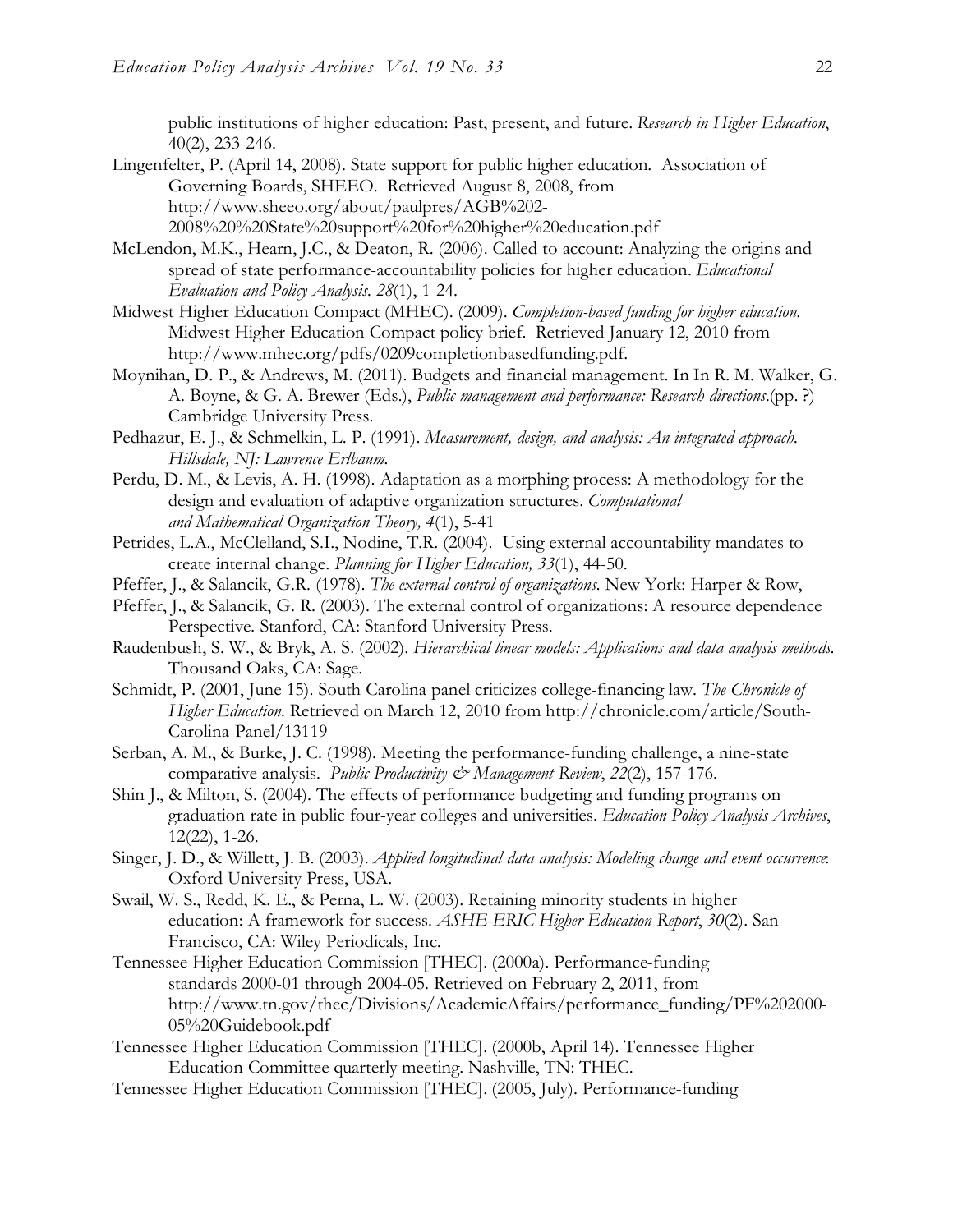2005-10 cycle. Retrieved on February 2, 2011, from http://www.tn.gov/thec/Divisions/AcademicAffairs/performance\_funding/PF%202005- 10%20Guidebook.pdf

- Tennessee Higher Education Commission [THEC]. (2010, August). 2010 2015 performance-funding program quality assurance. Retrieved July 12, 2011, from http://www.tn.gov/thec/Divisions/AcademicAffairs/performance\_funding/PF%202010- 15%20Overview.pdf
- Tennessee Higher Education Commission [THEC]. (2011, February 22). Performance funding recommendations: 1978-79 through 2009-10. Retrieved on July 28, 2011, from http://www.tn.gov/thec/Divisions/AcademicAffairs/performance\_funding/ PF%20History%20by%20Institution.pdf
- Titus, M. A. (2006a). Understanding the influence of the financial context of institutions on student persistence at four-year colleges and universities. *The Journal of Higher Education,* 77(2), 353-375.
- Titus, M. A. (2006b). Understanding college degree completion of students with low socioeconomic status: The influence of the institutional financial context. *Research in Higher Education*, *47*(4), 371-198.
- U.S. Department of Education, National Center for Education Statistics, Integrated Postsecondary Education Data System (IPEDS), Spring 2008, Finance component
- Wall, A., Frost, R., Smith, R., & Keeling, R. (2008). Examining a higher education funding formula in a time of shifting currents: Kentucky. *Journal of Education Finance*, *33*(3), 17.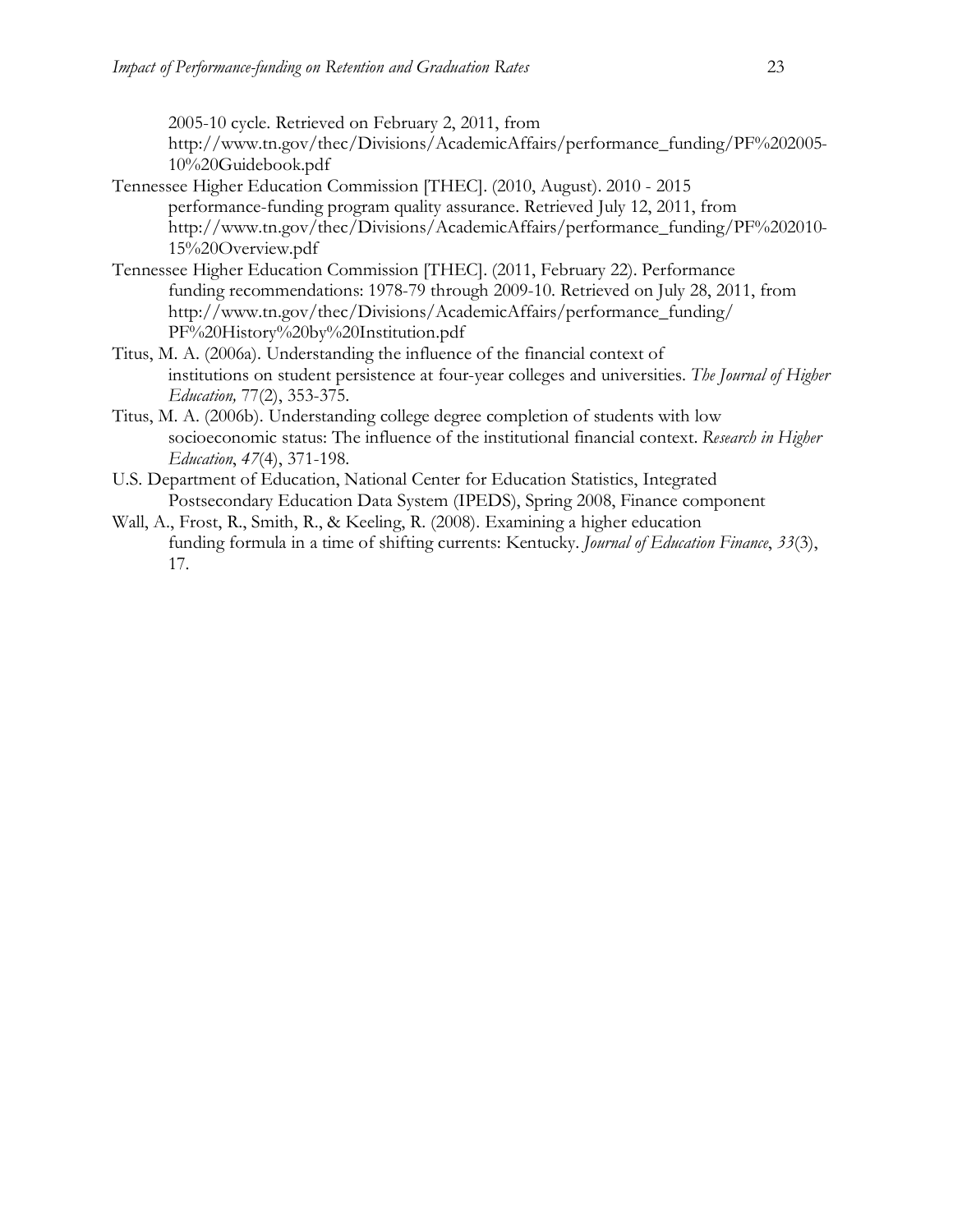#### **Appendix**

#### Table
A‐1 *Tennessee Peer Institutions*

#### **University of TN - Chattanooga University of TN - Knoxville University of TN – Martin**

University of N. Carolina Wilmington North Carolina State University Northern Kentucky University

University of Arkansas, Fayetteville University of Alabama-Huntsville Georgia State University

*Peers Peers Peers* Western Carolina University **University of Florida** Frostburg State University (MD) Murray State University (KY) University of Georgia University of N. Carolina Wilmington University of Arkansas Little Rock Texas A&M Salisbury State University (MD) University of West Florida Louisiana State University Winthrop University (SC) Louisiana Tech University Virginia Polytechnical Institute Jacksonville State University (AL) University of North Florida Auburn University Radford University Sam Houston State University (TX) University of Kentucky Arkansas Tech University Morgan St. University (MD) University of Texas at Austin Murray State University Appalachian State University (NC) University of N. Carolina, Chapel Hill Western Carolina Florida A&M University University of Maryland, College Park Sam Houston State University North Carolina A&T <sup>University of Virginia, Main Campus Appalachian State</sup>

Jacksonville State University East Carolina University Florida Atlantic University Morehead State University The University of South Alabama Florida International University McNeese State University The Univ. of Arkansas, Little Rock University of Central Florida Salisbury State University Florida A&M University Georgia State University Valdosta State University Florida Atlantic University University of Southern Mississippi Sam Houston State University Eastern Kentucky University Univ. of N. Carolina at Greensboro Morgan State University Appalachian State University of North Texas Texas A&M U. - Corpus Christi University of N. Carolina, Charlotte Old Dominion University Appalachian State Univ. of N. Carolina at Greensboro Georgia Southern Florida A&M University The University of Texas at Arlington University of New Orleans North Carolina Central University The University of Texas at El Paso University of Texas – Arlington North Carolina A&T University Old Dominion George Mason University

#### **Tennessee State University Tenn. Technological University University of Memphis** *Peers Peers Peers* Florida A&M University University of North Florida The University of Houston North Carolina A&T Murray State University University of Alabama South Carolina State University Louisiana Tech University University of Arkansas, Fayetteville Delaware State University Morgan State University University of South Florida Georgia State University The University of Texas at El Paso University of Louisville Northern Kentucky University The University of South Alabama Florida International University

Sam Houston State University Appalachian State Texas Tech University Old Dominion University Florida A&M University George Mason University

#### **Austin Peay State University East Tennessee State University Middle Tennessee State University** *Peers Peers Peers*

Alcorn State University Western Carolina University Univ. of Oklahoma Norman Campus University of N. Carolina, Charlotte Sam Houston State University University of S. Carolina, Columbia Virginia State University North Carolina A&T University Virginia Commonwealth University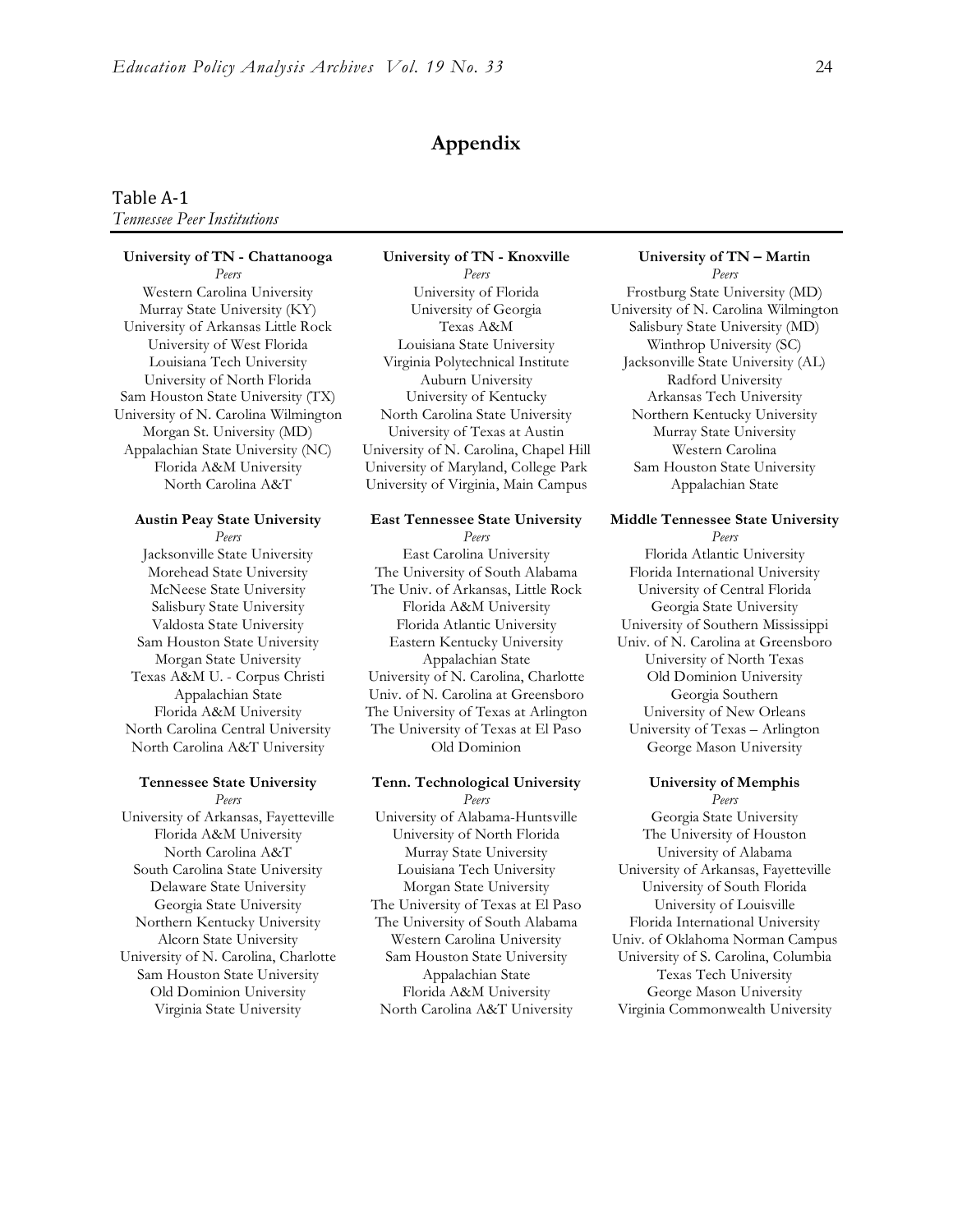Table A-2

| Data Sources            |                               |                                                                                                                       |                                                                                  |                                                                        |
|-------------------------|-------------------------------|-----------------------------------------------------------------------------------------------------------------------|----------------------------------------------------------------------------------|------------------------------------------------------------------------|
| Variable Type           | Variable                      | Metric                                                                                                                | Calculated                                                                       | Source                                                                 |
| Dependent<br>Variables  | Retention<br>Rate             | Percent                                                                                                               |                                                                                  | Southern Regional<br><b>Education Data</b><br>Board Exchange           |
|                         | Graduation<br>Rate            | Percent                                                                                                               |                                                                                  | <b>IPEDS</b>                                                           |
| Independent<br>Variable | Performance-<br>funding       | Dummy Code:<br>$0 = No$<br>$1 = Yes$                                                                                  |                                                                                  | THEC SIS                                                               |
| Control<br>Variables    | Total<br>Enrollment           | Natural Log of<br>Enrollment                                                                                          |                                                                                  | Integrated<br>Postsecondary<br><b>Education Data</b><br>System (IPEDS) |
|                         | Tuition<br>Revenue            | Percent                                                                                                               | Tuition & Fees Revenue<br>divided by Total<br><b>Operating Revenue</b>           | <b>IPEDS</b>                                                           |
|                         | Instructional<br>Expenditures | Percent                                                                                                               | Instruction expenditures<br>divided by Total<br>Expenditures                     | <b>IPEDS</b>                                                           |
|                         | Carnegie<br>Classification    | Dummy Code:<br>$0 =$ Research<br>Universities<br>$1 =$<br>Doctoral/Research<br>Universities<br>$2 =$ Masters Colleges |                                                                                  | Carnegie<br>Foundation                                                 |
|                         | % Minority                    | Percent                                                                                                               | Number of non-white<br>students divided by<br>number of white<br>Students        | <b>IPEDS</b>                                                           |
|                         | % Receive<br>Pell Grant       | Percent                                                                                                               | Number of Students<br>who received Pell<br>Grants divided by Total<br>Enrollment | Derived Variable<br>from IPEDS                                         |
|                         | % Part-Time                   | Percent                                                                                                               | Number of Part-time<br>Students divided by<br>Total Enrollment                   | Derived Variable<br>from IPEDS                                         |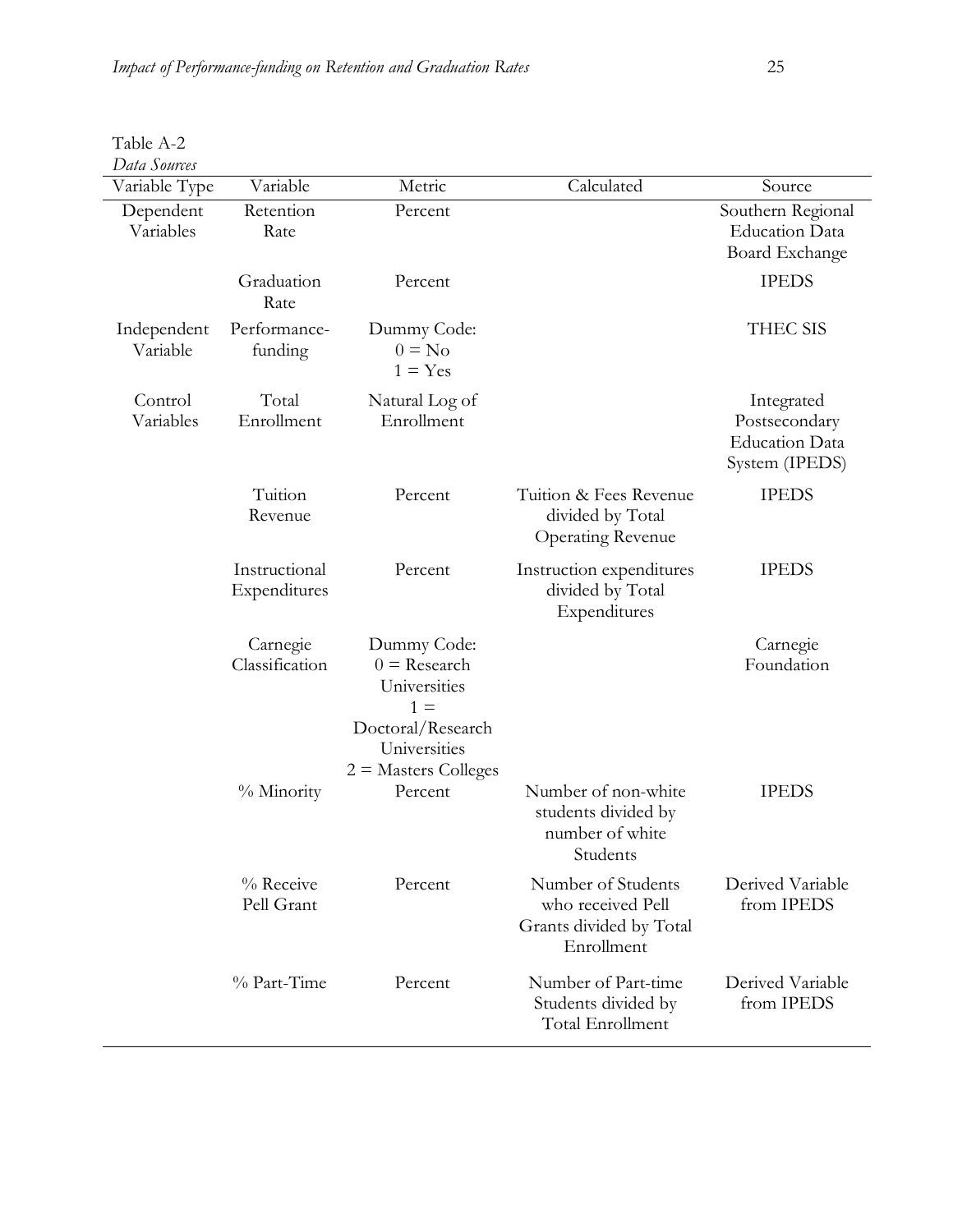|         | Variable                 | $\ast$<br>$\boldsymbol{n}$ | $\boldsymbol{M}$ | SE<br>Mean | SD    | Min   | Max   |
|---------|--------------------------|----------------------------|------------------|------------|-------|-------|-------|
|         | Retention rate           | 660                        | 0.753            | 0.004      | 0.091 | 0.33  | 0.97  |
|         | Performance-funding      | 660                        | 0.123            | 0.013      | 0.328 | 0.00  | 1.00  |
|         | $%$ Pell                 | 648                        | 0.263            | 0.008      | 0.200 | 0.03  | 2.20  |
|         | (Log) Revenue            | 660                        | 18.608           | 0.033      | 0.841 | 16.27 | 20.38 |
| Model A | (Log) Enrollment         | 660                        | 9.544            | 0.026      | 0.667 | 7.95  | 10.86 |
|         | Carnegie                 | 660                        | 1.677            | 0.045      | 1.149 | 0.00  | 3.00  |
|         | % Educational Experience | 660                        | 0.456            | 0.003      | 0.083 | 0.20  | 0.71  |
|         | $%$ Pell                 | 660                        | 0.267            | 0.004      | 0.109 | 0.10  | 0.59  |
|         | % Minority               | 660                        | 0.291            | 0.009      | 0.252 | 0.03  | 0.96  |
|         | <b>Graduation Rate</b>   | 680                        | 0.477            | 0.005      | 0.145 | 0.02  | 0.93  |
|         | Performance-funding      | 680                        | 0.119            | 0.012      | 0.324 | 0.00  | 1.00  |
|         | $%$ Pell                 | 676                        | 0.251            | 0.005      | 0.123 | 0.04  | 0.88  |
|         | (Log) Revenue            | 680                        | 18.811           | 0.032      | 0.826 | 17.16 | 20.58 |
| Model B | (Log) Enrollment         | 680                        | 9.611            | 0.025      | 0.661 | 7.97  | 10.86 |
|         | Carnegie                 | 680                        | 1.690            | 0.044      | 1.147 | 0.00  | 3.00  |
|         | % Educational Experience | 680                        | 0.455            | 0.003      | 0.085 | 0.19  | 0.57  |
|         | $%$ Pell                 | 680                        | 0.252            | 0.004      | 0.099 | 0.09  | 0.57  |
|         | % Minority               | 680                        | 0.315            | 0.010      | 0.249 | 0.04  | 0.97  |
|         | Retention rate           | 682                        | 0.767            | 0.003      | 0.09  | 0.19  | 0.97  |
|         | Performance-funding      | 682                        | 0.119            | 0.012      | 0.324 | 0.00  | 1.00  |
|         | $%$ Pell                 | 682                        | 0.253            | 0.005      | 0.120 | 0.04  | 0.74  |
|         | (Log) Revenue            | 682                        | 18.895           | 0.032      | 0.829 | 17.16 | 20.58 |
| Model C | (Log) Enrollment         | 682                        | 9.667            | 0.025      | 0.662 | 8.04  | 11.00 |
|         | Carnegie                 | 682                        | 1.685            | 0.044      | 1.147 | 0.00  | 3.00  |
|         | % Educational Experience | 682                        | 0.462            | 0.003      | 0.084 | 0.180 | 0.65  |
|         | $%$ Pell                 | 682                        | 0.241            | 0.004      | 0.095 | 0.080 | 0.57  |
|         | % Minority               | 682                        | 0.363            | 0.011      | 0.282 | 0.040 | 1.00  |

### **Table A-3**

### *Descriptive Statistics*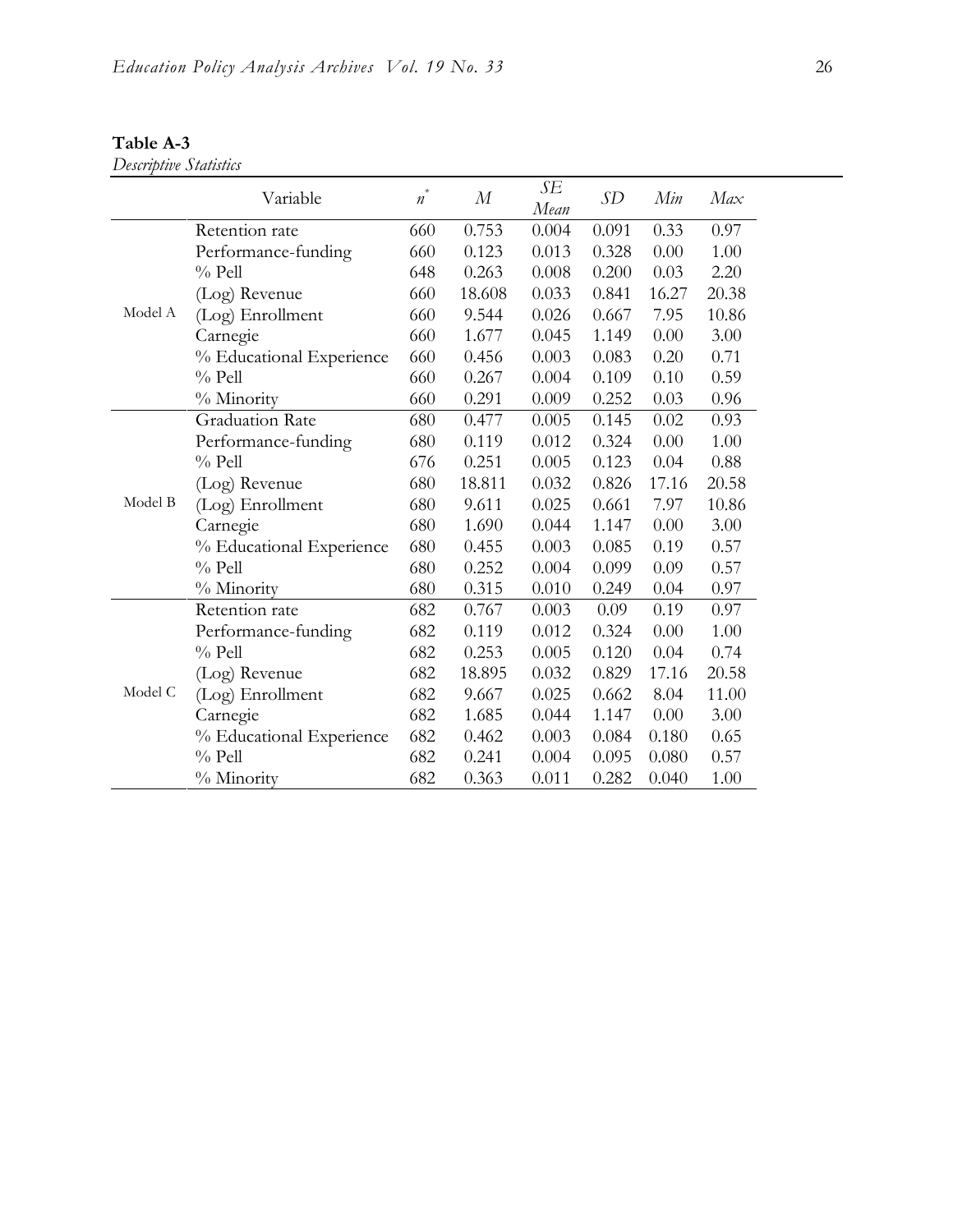### **About the Authors**

Thomas Sanford Tennessee Higher Education Commission Email: thomas.sanford@tn.gov

Thomas Sanford is the Director of Research at the Tennessee Higher Education Commission in Nashville, Tennessee. His research examines how colleges' and universities' interaction with their external environment informs their behavior. He holds a Ph.D. from the University of Minnesota.

James M. Hunter University of Minnesota Email: hunte218@umn.edu

James M. Hunter is a doctoral candidate in Educational Policy and Administration at the University of Minnesota and the Director of Adult & Graduate Studies at Crown College. His research interests focus on the higher education finance, and organizational theory.

# education policy analysis archives

Volume 19 Number 33  $30<sup>th</sup>$  of November 2011 ISSN 1068-2341

#### ⊚ SOME RIGHTS RESERVED

Readers are free to copy, display, and distribute this article, as long as the work is attributed to the author(s) and **Education Policy Analysis Archives,** it is distributed for noncommercial purposes only, and no alteration or transformation is made in the work. More details of this Creative Commons license are available at

http://creativecommons.org/licenses/by-nc-sa/3.0/. All other uses must be approved by the author(s) or **EPAA**. **EPAA** is published by the Mary Lou Fulton Teachers College at Arizona State University Articles are indexed EBSCO Education Research Complete, DIALNET, Directory of Open Access Journals, ERIC, H.W. WILSON & Co, QUALIS – A 2 (CAPES, Brazil), SCOPUS, SOCOLAR-China.

Please contribute commentaries at http://epaa.info/wordpress/ and send errata notes to Gustavo E. Fischman fischman@asu.edu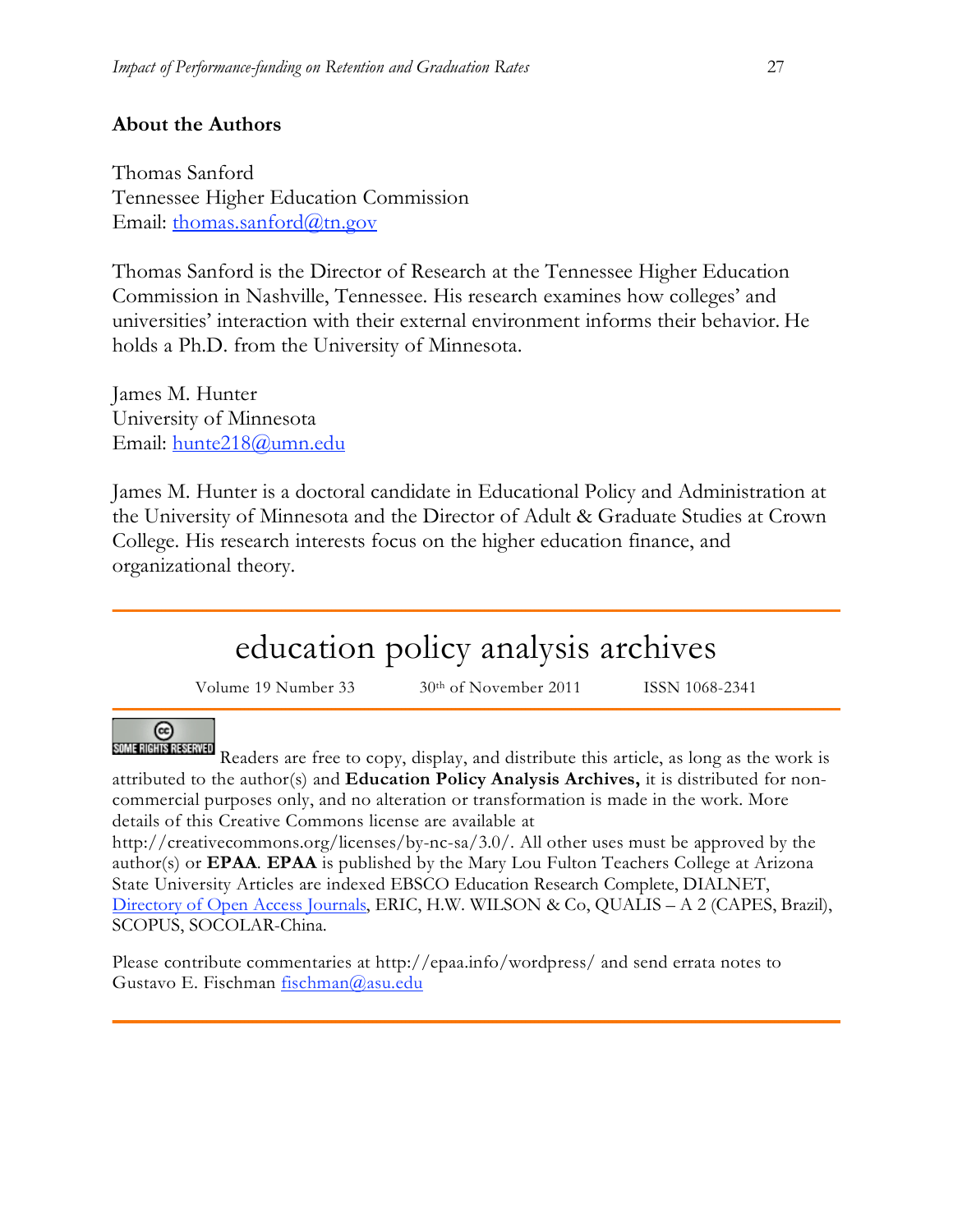education policy analysis archives editorial board Editor **Gustavo E. Fischman** (Arizona State University) Associate Editors: **David R. Garcia** & **Jeanne M. Powers** (Arizona State University)

**Gary Anderson** New York University **Sarah Lubienski** University of Illinois, Urbana-**Michael W. Apple** University of Wisconsin, Madison **Angela Arzubiaga** Arizona State University **Maria Martinez-Coslo** University of Texas, **David C. Berliner** Arizona State University **William Mathis** University of Colorado, Boulder **Robert Bickel** Marshall University **Tristan McCowan** Institute of Education, London **Henry Braun** Boston College **Heinrich Mintrop** University of California, **Eric Camburn** University of Wisconsin, Madison **Michele S. Moses** University of Colorado, Boulder **Wendy C. Chi\*** University of Colorado, Boulder **Julianne Moss** University of Melbourne **Casey Cobb** University of Connecticut **Sharon Nichols** University of Texas, San Antonio **Arnold Danzig** Arizona State University **Noga O'Connor** University of Iowa **Antonia Darder** University of Illinois, Urbana-Champaign **Linda Darling-Hammond** Stanford University **Laurence Parker** University of Illinois, Urbana-**Chad d'Entremont** Strategies for Children **Susan L. Robertson** Bristol University **John Diamond** Harvard University **John Rogers** University of California, Los Angeles **Tara Donahue** Learning Point Associates **A. G. Rud** Purdue University **Sherman Dorn** University of South Florida **Felicia C. Sanders** The Pennsylvania State **Christopher Joseph Frey** Bowling Green State University **Melissa Lynn Freeman\*** Adams State College **Kimberly Scott** Arizona State University **Amy Garrett Dikkers** University of Minnesota **Dorothy Shipps** Baruch College/CUNY **Gene V Glass** Arizona State University **Maria Teresa Tatto** Michigan State University **Ronald Glass** University of California, Santa Cruz **Larisa Warhol** University of Connecticut **Harvey Goldstein** Bristol University **Cally Waite** Social Science Research Council **Jacob P. K. Gross** Indiana University **John Weathers** University of Colorado, Colorado **Eric M. Haas** WestEd **Kevin Welner** University of Colorado, Boulder **Kimberly Joy Howard\*** University of Southern California **Aimee Howley** Ohio University **Terrence G. Wiley** Arizona State University

**Jessica Allen** University of Colorado, Boulder **Christopher Lubienski** University of Illinois, Urbana-Champaign Champaign **Samuel R. Lucas** University of California, Berkeley Arlington Berkeley **João Paraskveva** University of Massachusetts, Dartmouth Champaign University **Janelle Scott** University of California, Berkeley Springs **Ed Wiley** University of Colorado, Boulder

**Craig Howley** Ohio University **John Willinsky** Stanford University

**Steve Klees** University of Maryland **Kyo Yamashiro** University of California, Los Angeles

**Jaekyung Lee** SUNY Buffalo \* \* Members of the New Scholars Board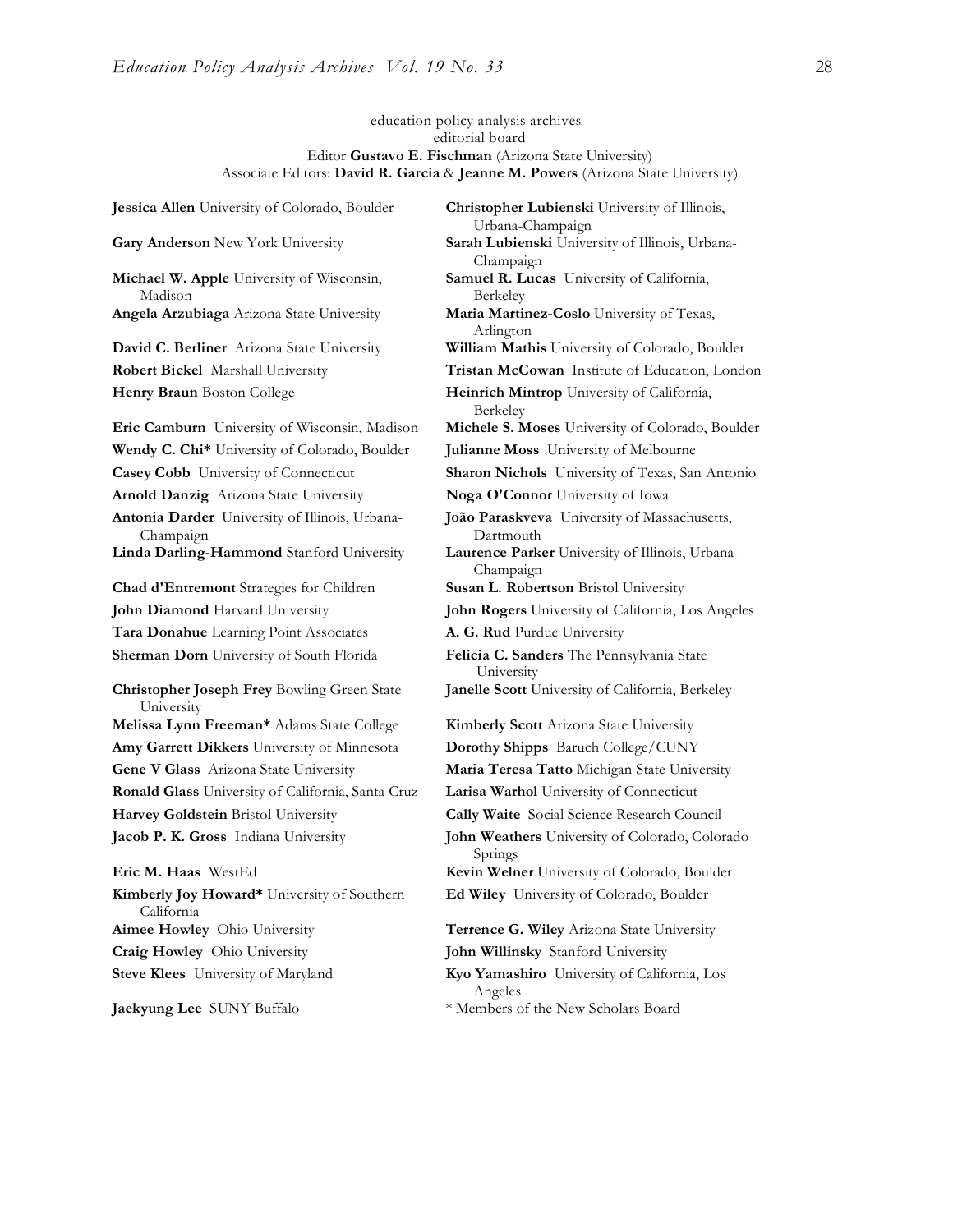España

Chile

Norte, Chile

León, España

Madrid, España

California, México

México

España

archivos analíticos de políticas educativas consejo editorial Editor: **Gustavo E. Fischman** (Arizona State University) Editores. Asociados **Alejandro Canales** (UNAM) y **Jesús Romero Morante** (Universidad de Cantabria) **Armando Alcántara Santuario** Instituto de Investigaciones sobre la Universidad y la Educación, UNAM México **Fanni Muñoz** Pontificia Universidad Católica de Perú **Claudio Almonacid** Universidad Metropolitana de Ciencias de la Educación, Chile **Imanol Ordorika** Instituto de Investigaciones Economicas – UNAM, México **Pilar Arnaiz Sánchez** Universidad de Murcia, **Maria Cristina Parra Sandoval** Universidad de Zulia, Venezuela **Xavier Besalú Costa** Universitat de Girona, España **Miguel A. Pereyra** Universidad de Granada, España **Jose Joaquin Brunner** Universidad Diego Portales, **Monica Pini** Universidad Nacional de San Martín, Argentina **Damián Canales Sánchez** Instituto Nacional para la Evaluación de la Educación, México **Paula Razquin** UNESCO, Francia **María Caridad García** Universidad Católica del **Ignacio Rivas Flores** Universidad de Málaga, España **Raimundo Cuesta Fernández** IES Fray Luis de **Daniel Schugurensky** Universidad de Toronto-Ontario Institute of Studies in Education, Canadá **Marco Antonio Delgado Fuentes** Universidad Iberoamericana, México **Orlando Pulido Chaves** Universidad Pedagógica Nacional, Colombia **Inés Dussel** FLACSO, Argentina **José Gregorio Rodríguez** Universidad Nacional de Colombia **Rafael Feito Alonso** Universidad Complutense de **Miriam Rodríguez Vargas** Universidad Autónoma de Tamaulipas, México **Pedro Flores Crespo** Universidad Iberoamericana, **Mario Rueda Beltrán** Instituto de Investigaciones sobre la Universidad y la Educación, UNAM México **Verónica García Martínez** Universidad Juárez Autónoma de Tabasco, México **José Luis San Fabián Maroto** Universidad de Oviedo, España **Francisco F. García Pérez** Universidad de Sevilla, **Yengny Marisol Silva Laya** Universidad Iberoamericana, México **Edna Luna Serrano** Universidad Autónoma de Baja **Aida Terrón Bañuelos** Universidad de Oviedo, España **Alma Maldonado** Departamento de Investigaciones Educativas, Centro de Investigación y de Estudios Avanzados, México **Jurjo Torres Santomé** Universidad de la Coruña, España **Alejandro Márquez Jiménez** Instituto de Investigaciones sobre la Universidad y la Educación, UNAM México **Antoni Verger Planells** University of Amsterdam, Holanda **José Felipe Martínez Fernández** University of California Los Angeles, USA **Mario Yapu** Universidad Para la Investigación Estratégica, Bolivia